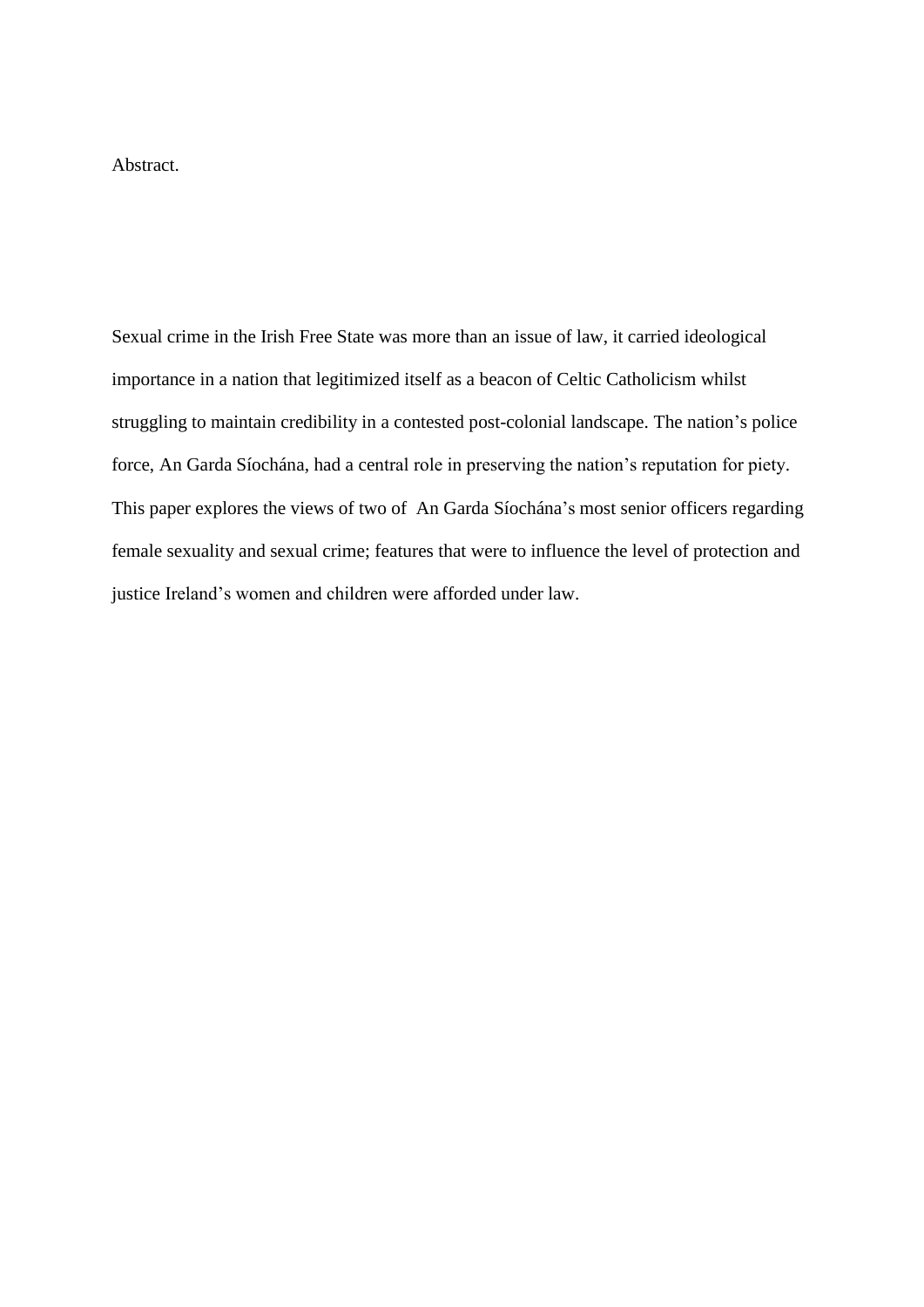# WOMEN, THEIR OWN WORST ENEMY: POLICE CULTURE, SEXUALITY AND SEXUAL CRIME IN THE IRISH FREE STATE, 1929.

Sexual crime in the Irish Free State<sup>1</sup> was an issue that, whilst carefully managed and downplayed in the public arena, caused alarm amongst the country's political and religious elites (Keating, 2012). Sexual immorality and crime were regarded as issues that threatened to undermine a central myth at the core of the fledgling nation's post colonial identity, namely, that the Free State was a beacon of Catholic Celtic purity in a world otherwise corrupted by vice. ( Keating, 2012a). Sexual crime was not only viewed as an issue of personal tragedy and law enforcement but as an issue that had the potential to undermine the religio/national image so important to the emerging state, on both the national and international stage.

This article will explore the views of O'Duffy and his Deputy Commissioner relating to immorality and sexual crime in the opening decade of the Irish Free State, the era in which many of the mores embed in Irish culture in the pre-revolutionary period were reinforced and strengthened in Irish life. ( Inglis 1996 . Keating 2012). The views they expressed will be contextualized within the wider ideological, religious legal and social attitudes in the ascendency in the Free State. It will be argued that the attitudes articulated by these senior

-

<sup>&</sup>lt;sup>1</sup> The Irish Free State (Irish: Saorstát Éireann) (6 December 1922–1937) was the state established as a dominion under the Anglo-Irish Treaty, signed by the British government and Irish representatives. The Irish Free State came to an end in 1937, when the citizens voted by referendum to replace the 1922 constitution. It was succeeded by the sovereign, modern state of Ireland.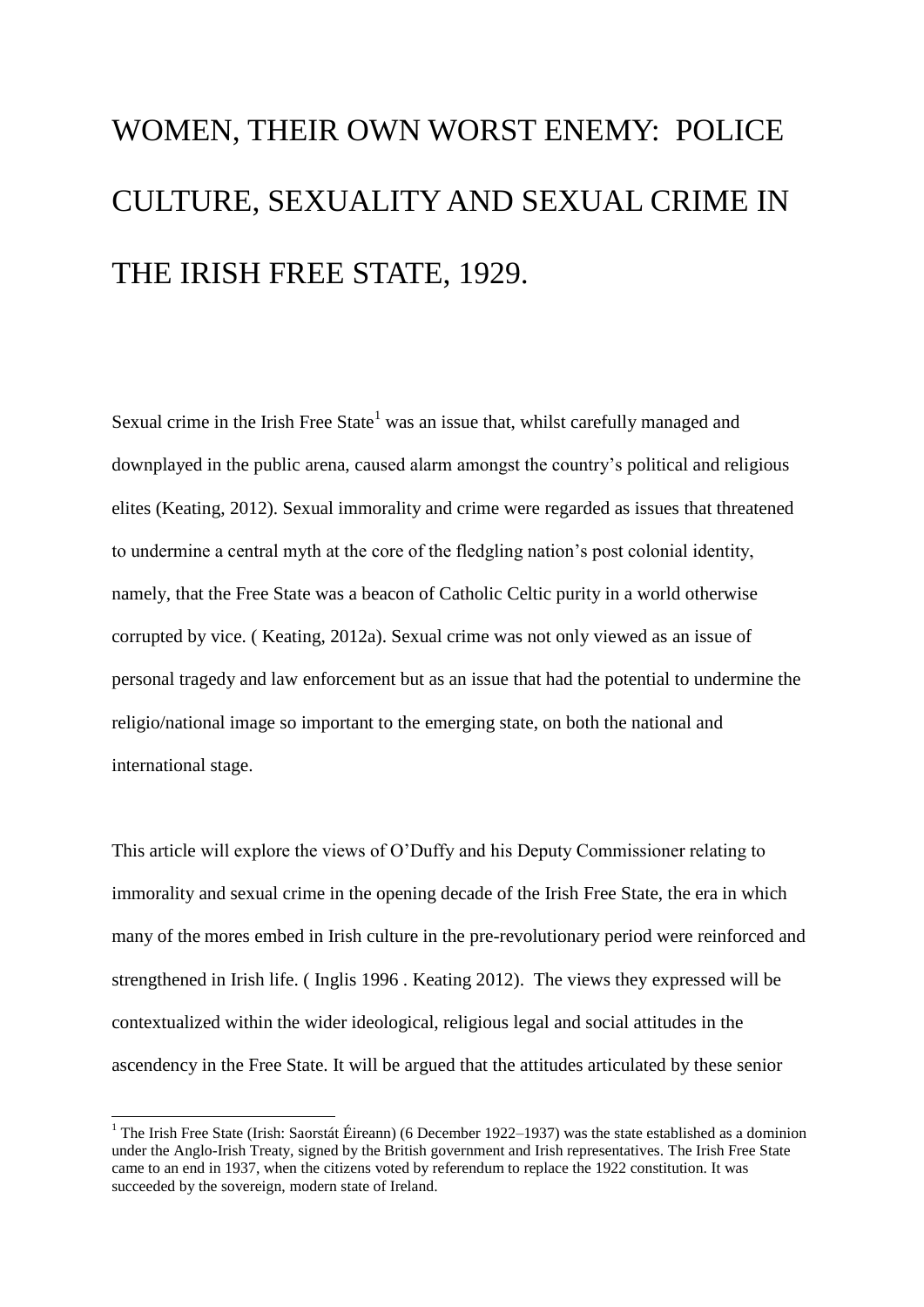police officers relating to female sexuality, immorality and sexual crime, resulted in the women and children having a heightened vulnerability to sexual crime with victims and their families far less likely to report sexual crime, in part these victims feared that reporting sexual crimes against them could result in them being punished and stigmatized far more harshly than those who assaulted them, even in the unlikely event of their attackers conviction.

The nation's police force, An Garda Síochána, was envisioned by its founding Commissioner<sup>2</sup>, Garda Commissioner Eoin O'Duffy, as playing a central role in the shaping of the nation's Catholic social order, as well as policing its laws (Finnane, 2004). O'Duffy took a particular interest in sexual crime and prior to giving evidence to the Carrigan Committee<sup>3</sup> in 1930, one of his two Deputy Commissioners, either W.R.E. Murphy<sup>4</sup> or Eamon Coogan<sup>5</sup>, drew up a report on sexual morality in the Free State which mused over the

-

<sup>&</sup>lt;sup>2</sup> The original police force of the Irish Free State, the Civic Guard was formed by the Provisional Government in February 1922 to take over the responsibility of policing the fledgling Irish Free State. It replaced the Royal Irish Constabulary (RIC) and the Irish Republican Police of 1919–22, commanded by Michael Staines who only remained in post for 8, resigning in the September of 1922. O'Duffy became Commissioner of the Civil Guard on Staines's resignation, overseeing its change of name under the Garda Síochána (Temporary Provisions) Act 1923. O'Duffy, who remained in post until 1932 is widely credited as the founding leader of An Garda Síochána, the man who moulded them into a disciplined professional force, established its disciplinary codes and working practices.

 $3$  In 1930 the Minister for Justice, James Fitzgerald-Kenney established the Committee on the Criminal Law Amendment Acts and Juvenile Prostitution under the Chairmanship of WilliamCarrigan QC. The Carrigan Report was presented to government in1931 and played a significant role in the creation of the Criminal Law Amendment Act (1935). However, the report was suppressed from public consumption due to the shocking revelations relating to sexual crime in the Free State. The report was not available for public scrutiny until its release to the National Archives in 2000.

<sup>4</sup> William Richard English-Murphy DSO MC MiD known as W.R.E. Murphy (1890–1975) was an Irish soldier and policeman. He served as an officer with the British Army in the First World War and later in the Irish Army in the Irish Civil War. In the Civil War he was second in overall command of the National Army from January to May 1923. He was the last Commissioner of the Dublin Metropolitan Police before its merger with the Garda Síochána in 1925. Thereafter he was the Deputy Commissioner of the Gardaí until his retirement in 1955 ( See Murphy K. 2005).

 $<sup>5</sup>$  Eamonn Coogan (1896 – 22 January 1948) was an Irish Fine Gael politician, barrister and Deputy</sup> Commissioner of the Garda Síochána. He was appointed to his role as Deputy Commissioner whilst serving as a civil servant in the Department of Local Government.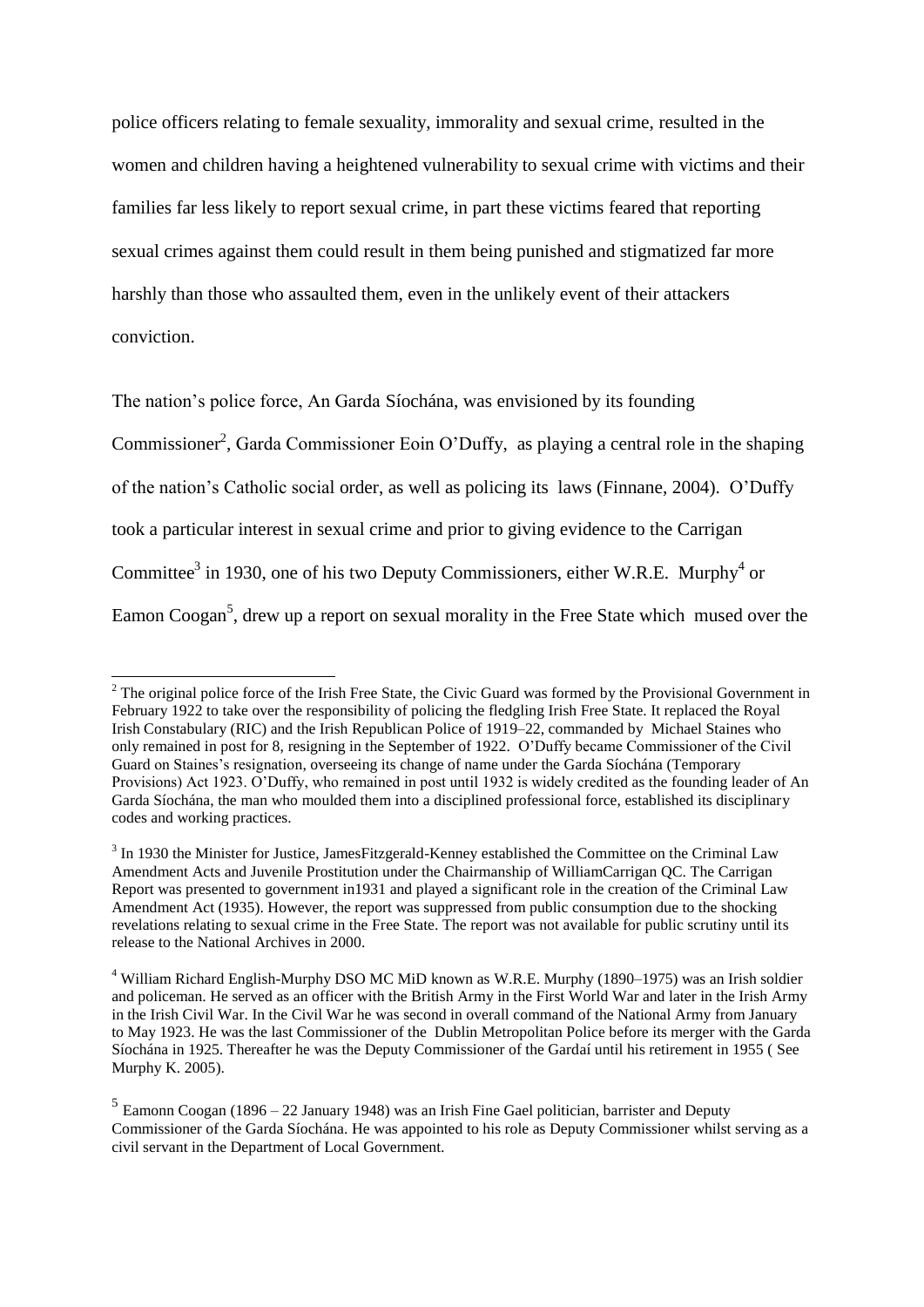causes of and remedies for sexual crime. The document ends with the words "Leaschoimisinéir", the Irish for 'Deputy Commissioner' but unfortunately no individual's signature or other indication of which of the two Deputy Commissioners authored the document. This document, when combined with O'Duffy's evidence to the Carrigan Committee, provides insight into the attitudes towards sexual crime at the top of Irish police's hierarchy. O'Duffy and his deputies played a key role in setting the culture of An Garda Síochána consequently contributing to the reception that complainants and alleged perpetrators would receive from the police, thereby influencing the propensity of those who have been the victims of sexual crime to seek justice under the law ( Bourke, 2008). Their views on this issue created a cultural paradigm that would endure, with greater or lesser degree of subtlety, into modernity.

Mary McAleese, the then President of Ireland speaking at the  $30<sup>th</sup>$  anniversary of the establishment of the Dublin Rape Crisis Centre in 2010, commented upon the culture of nonreporting or under-reporting of sexual crimes fuelled by fear and a lack of faith in the policing and criminal justice system among victims, which, she argued, created a "rapists' charter" that gives sexual offenders "free rein". The President highlighted the role victim's sexual histories still played in discrediting her as a complainant, both in the eyes of juries and the wider community, a feature she described as a "still a neuralgic and fraught" issue in sexual assault cases in contemporary Ireland ( McDonald 2010).

James Hamilton, the then Director of Public Prosecutions, speaking at the same conference, acknowledged that there was a "huge problem" relating to attitudes to sexual crime in Ireland. A problem Hamilton argued is particularly prevalent in small communities; asserting." The criminal justice system cannot change the attitudes of neighbours or people in small towns" (ibid). The 'attitudes' Hamilton was referring to were clearly evident in two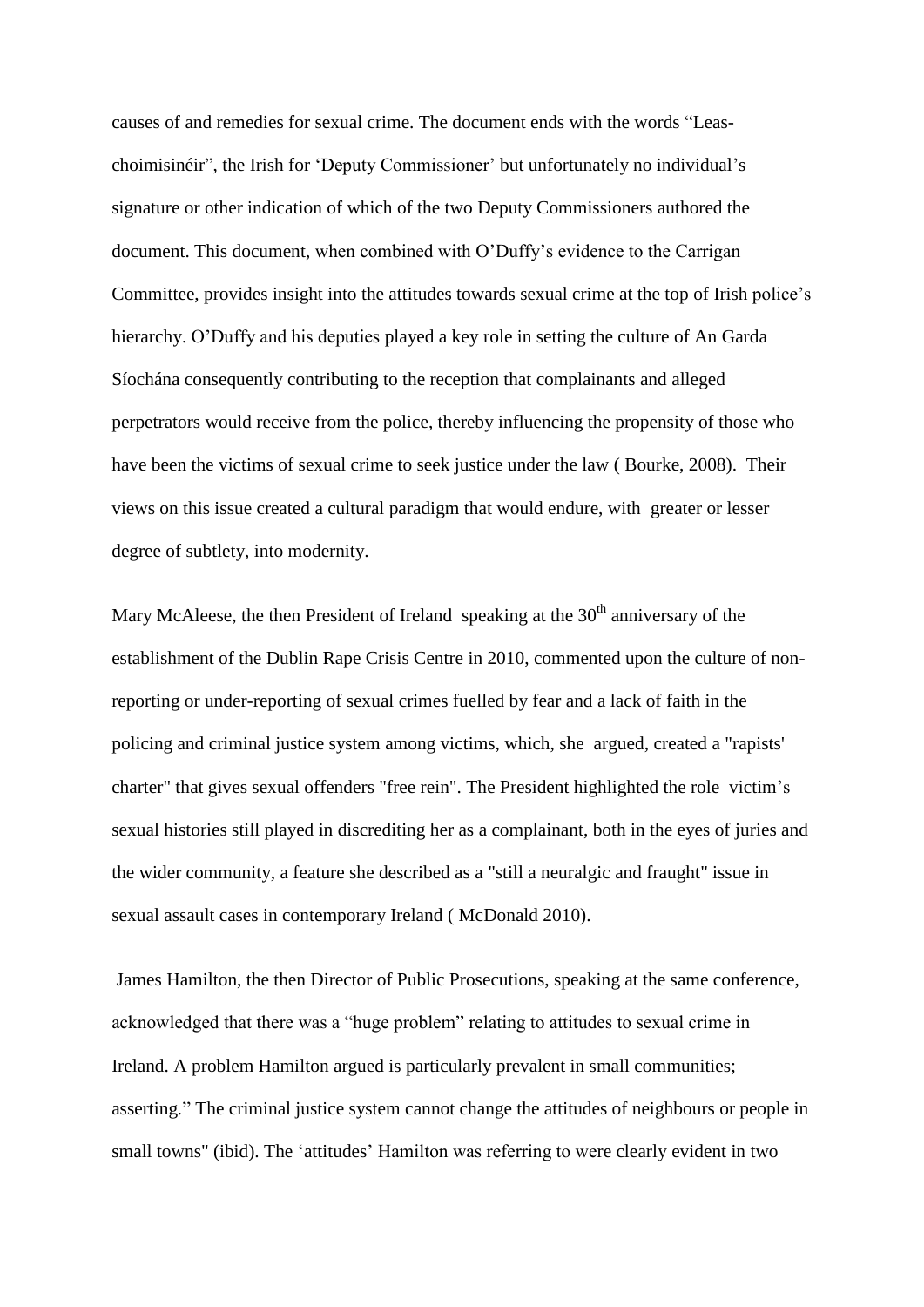relatively recent rape convictions in Ireland, namely that of a Danny Foley in Listowel, Co Kerry and Liam Sheehy in Daugh, Co Kerry<sup>6</sup>. The attitudes displayed in these cases towards the victims of sexual crime by sections of the community have a long standing history in Ireland, whilst they can in no way be described as uniquely Irish features (Bourke, 2008) they have been particularly persistent in the Irish context as a result of Ireland's unique socioreligious history (Keating, 2012a). Irish policing and the wider legal system has proved itself adept at failing to protect vulnerable sections of society from sexual crime and the moral approbation of a citizenry heavily influenced by puritanical sexual mores ( Ryan, 2002. Finnigan, 2004. Keating, 2012a).

### SEX AND MORALITY IN THE IRISH FREE STATE.

1

Sexual crime in the Irish Free State was viewed and managed through a lens created, in part, by the ideological construct born of an imagined past Irish nation of Celtic-Catholic purity reborn in post-colonial/ post-revolutionary Ireland ( Larmour,1998. Ryan, 2002. Szmigiero, 2006. Keating, 2002) and by a fearful pessimism relating to human sexuality that pervaded the Irish elites and 'respectable' Irish society. Evidence exists that suggests that this view of human sexuality was not universally shared by all sections of Irish society  $^7$  and that the

<sup>&</sup>lt;sup>6</sup> At Foley's sentencing hearing, up to 50 people, mostly middle-aged men, queued to sympathized with him and the victim spoke of being 'judged' by the community for taking him to court. Similarly in the Sheehy case leading members of the community sought to defend his reputation and dozens of locals stood to publicly shake his hand at his sentencing hearing.

<sup>&</sup>lt;sup>7</sup> Arensberg & Kimbal's Family and Community in Ireland, was a social anthropological study arising from an interdisciplinary research programme undertaken in Ireland in the 1930s known as the 'Harvard Irish Survey' (1931-1936). The major focus of the work was on County Clare. The study described patterns of sexual attitudes that did not fit the Free States view of sexual propriety and indicated that, to some degree, Free State ideologues were imposing their views on sexual morality on rather than protecting existing native virtues. Another important text in gauging the realities of sexual life in the Irish Free State is The Tailor and Ansty by Eric Cross, published in 1942, a book about the life of the Irish tailor and storyteller, Timothy Buckley, and his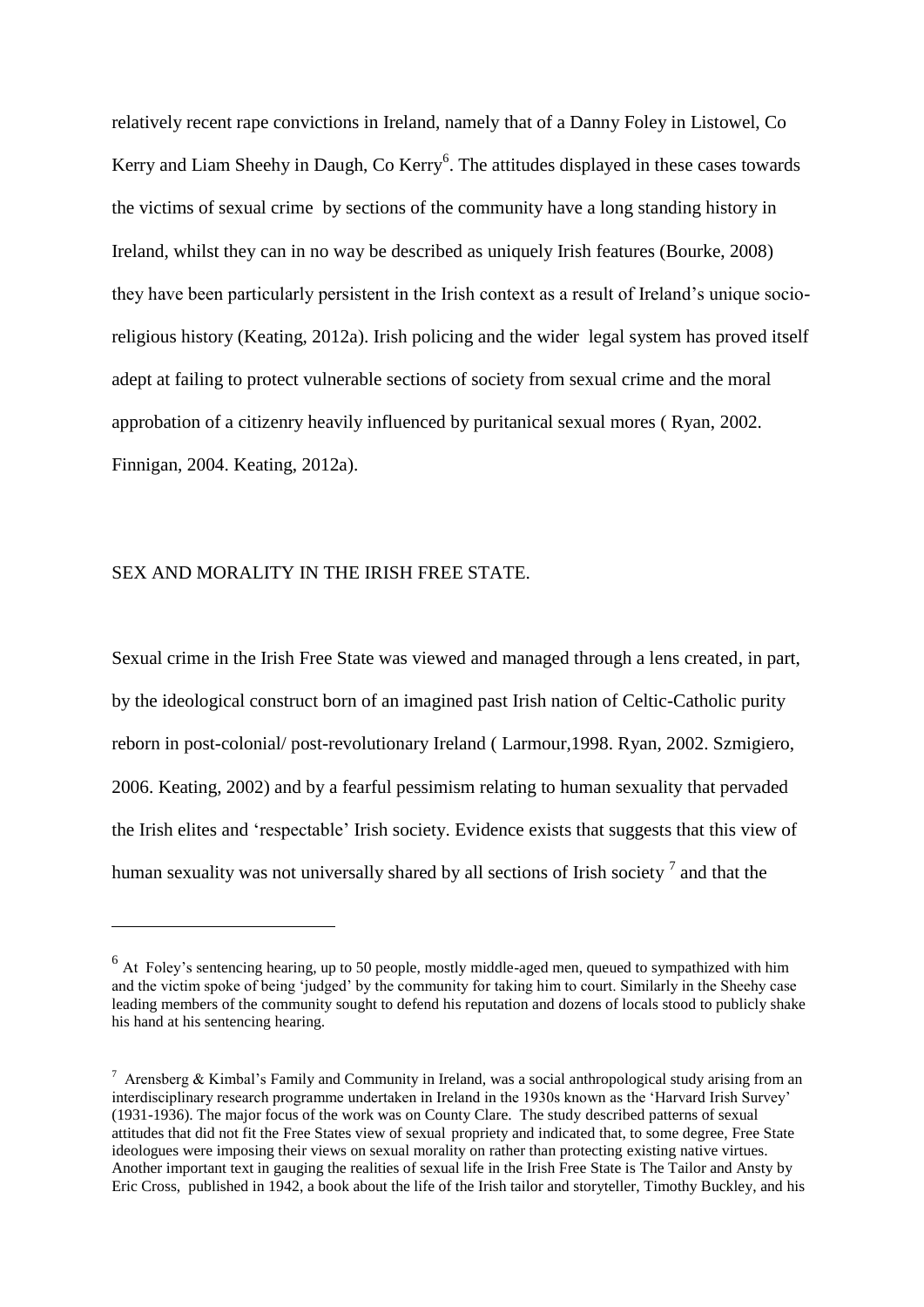elites, who represented and reflected what it was to be respectable and truly Irish (Keating,2012a ), were determined to manage the danger they perceived in human sexuality by law and cultural and economic pressure ( Keating, 2012a).

The Irish revolution was male, Catholic and petty bourgeois, shaped, as Brown has observed:

By " the farmers and the tradesmen together with such of their offspring as could find roles in the professions" who were "enormously influential in fashioning the political, social and cultural molds of the independent state. Their economic prudence, their necessarily puritanical, repressive sexual mores and nationalistic conservatism, encouraged by a priesthood and hierarchy drawn considerably from their number, largely determined the kind of country which emerged in the first decades of independence" ( Brown, 1985. 23)

Free State Ireland was an imagined, as well as an actual, nation, deeply rooted in the values of an orthodox Catholic, petty bourgeois, male elite, deeply fearful of sex and sexuality, particularly that of female sexuality (Ryan, 2010). A fear born from the particular form of authoritarian Catholicism referred to by Brown, as 'Jansenistic Puritanism<sup>8</sup> (Brown 1985) and a nationalist 'Victorianism' that sought to emulate the imagined purity of an earlier pre colonisation Celtic age, which, conversely, lead to Irish women being restricted by law in terms of their sexual rights in ways unknown under ancient Irish Brehon laws<sup>9</sup> (Ryan, 2010). The new State, not only embraced laws established by the British that disadvantaged women,

-

wife Anastasia ("Ansty"). The book was banned by the Censorship of Publications Board because of its depiction of premarital cohabitation, and its sexual frankness.

 $8 \text{ Jansenism}$  was a Catholic theological movement, primarily in France, that emphasized original sin, human. depravity, the necessity of divine grace, and predestination. ( Brown, 1985 pp 23)

<sup>&</sup>lt;sup>9</sup> Early Irish law, sometimes called Brehon law, comprised the statutes which governed everyday life in Early Medieval Ireland.

Under the Brehon Laws women had greater freedom, independence and rights to property than in other European societies of the time. Men and women held their property separately. Divorce was provided for on a number of grounds, e.g. impotence or homosexuality of the husband. Household property could not be disposed of without the consent of both husband and wife and the law restricted a husband's right to "correct" (hit) his wife was limited with fines and a woman had the right to divorce a husband who left a mark on her. (Ryan, 2010).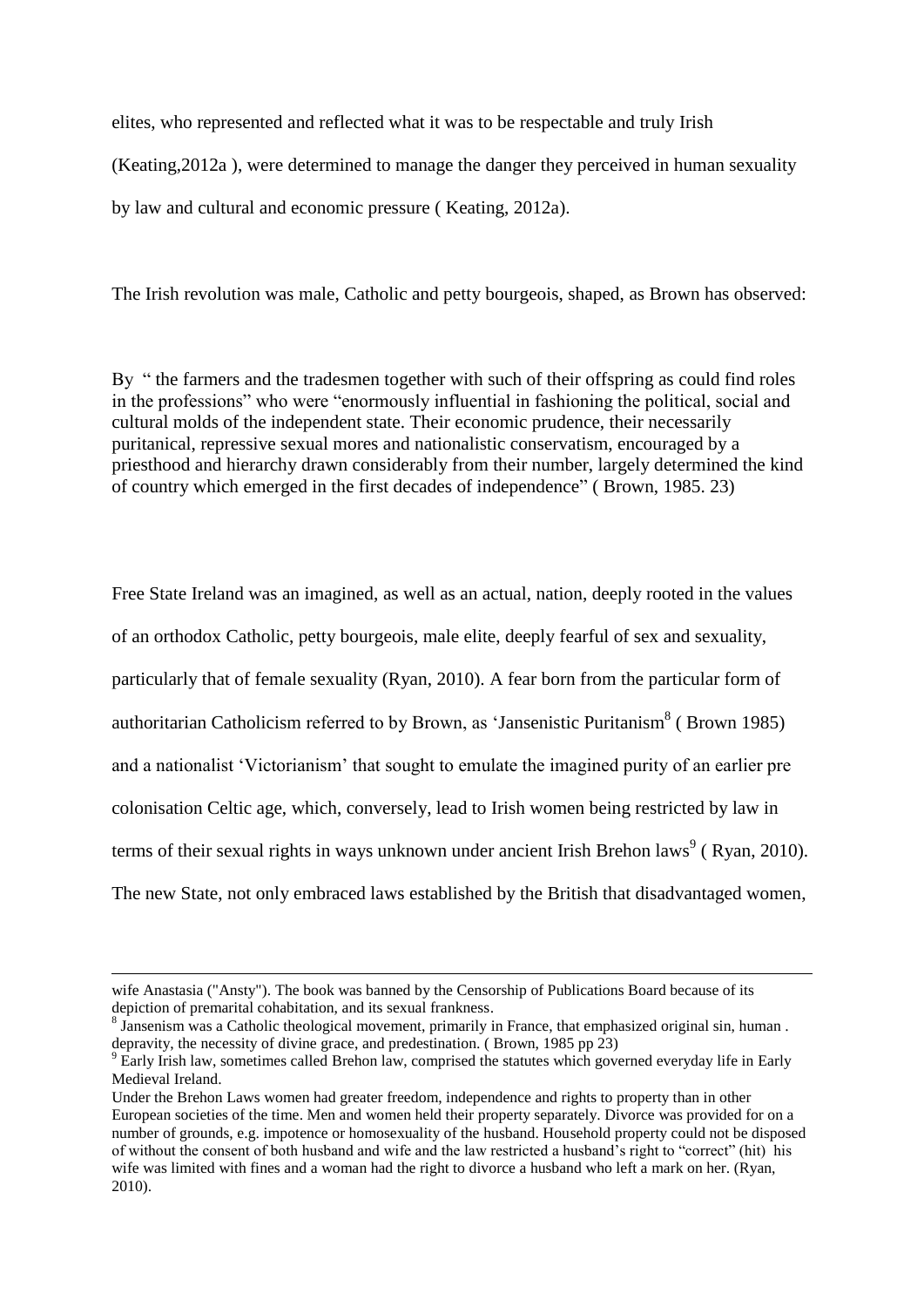but added to them in the shape of laws that censored debate and expression, control of fertility, excluded women from employment and protection under the law<sup>10</sup> (Ryan, 2010).

Idealized representations of Irish women and manhood in ideological nationalism, played a significant role in the framing of, and response to, sexual crime in the Free State. (Ryan, 2002). Given the symbolic representation of Irish womanhood as the Irish nation, raped by the colonial oppressor and the heroic role of Irish men in freeing female gendered Ireland from her colonial rapist oppressor, the post colonial government found it undesirable on an ideological level for Irish men to be seen to be engaged in this form of abuse, or indeed, sexual immorality in general.

The State was so concerned that its troops should not be associated with immoral activity that it went as far as to suppress the 1926 Report of the Committee on Venereal Disease. This Report, rather shockingly, from the State's perspective, provided evidence that the spread of sexually transmitted disease was a phenomenon that correlated with the movement of Free State troops around the country undermining the cherished view that it could be identified exclusively as a result of urban prostitution ( Howell, 2003). The revelations regarding venereal disease overturned a long held view, which provided some comfort to the religious and political elite, namely, that " country districts and Ireland as a whole were largely blameless; contagion and immorality could be traced fairly and squarely to the large city; to the corrupting effect of colonial occupation ( Howell, 2003: 326).

The virgin and the married mother were the two towering and acceptable stereotypes of Irish

 $\overline{a}$ 

<sup>&</sup>lt;sup>10</sup> Film Censorship 1923, Refusal of Divorce 1925, Censorship of Publications Act 1929, Public Service 1932 Marriage Bar, 1935 Public Dance Halls Act, 1935 Control of Fertility in the 1935Criminal Law Amendment Act., Conditions of Employment Act 1936. 1927 Juries Act.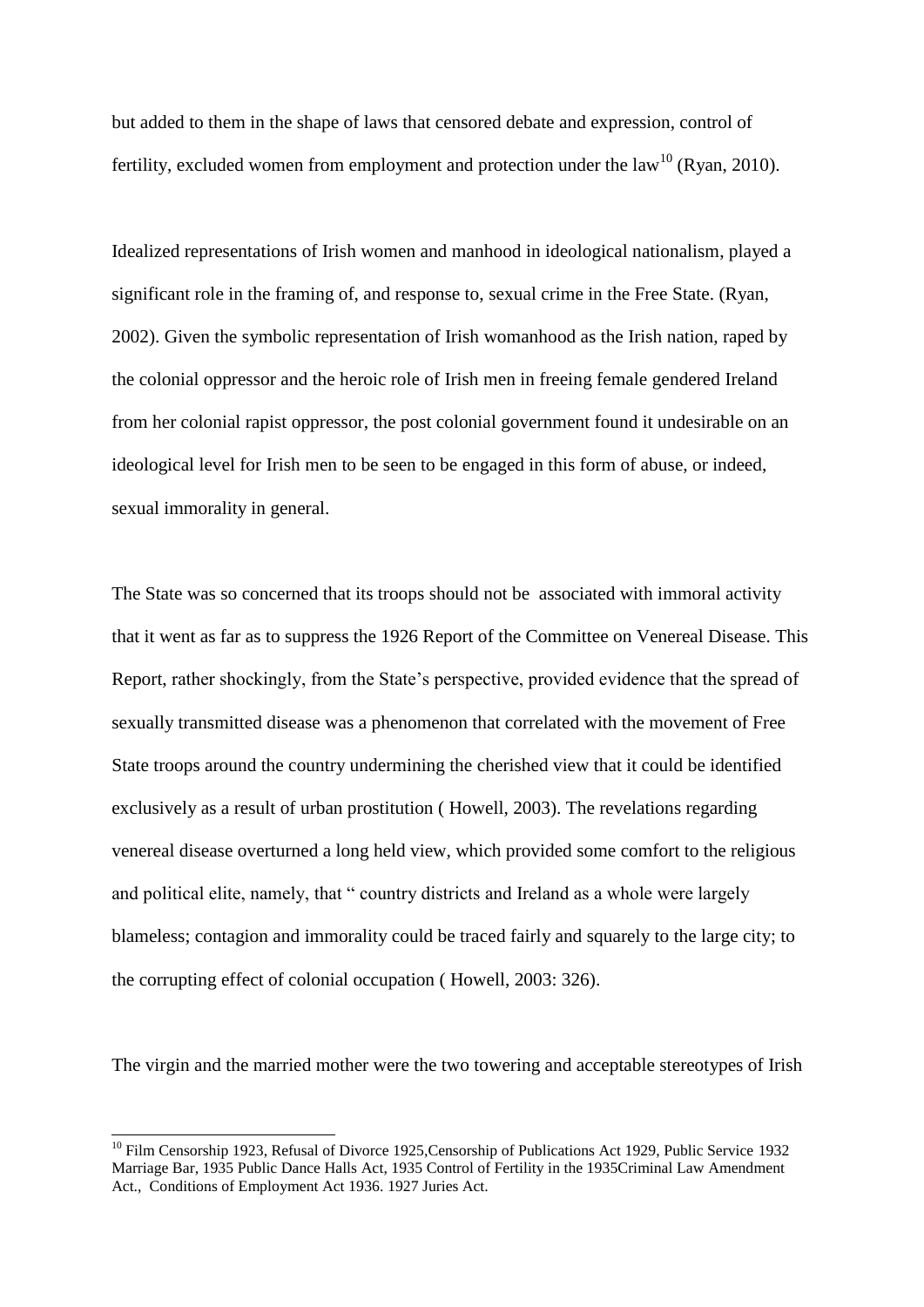womanhood drawn from Irish Catholicism's particularly strident Marian devotion $11$ (Beaumont, 1997). Irish women were left in no doubt that "the Irishwoman who is ashamed to be a true child of Mary is a sham Irishwoman"<sup>12</sup> (Beaumont, 1997: 567). Irish women in the Free State were charged with prime responsibility for national virtue and morality. The sexual purity of the nation's women provided the underpinning that legitimized their role as cultural custodians of the true Irish virtue assigned to them by the ideologues of Catholic nationalism (Valiulis, 1994). Irish manhood's role in ensuring Ireland's bloodline and cultural legacy was in policing his own 'baser' instincts and protecting Irish women from predatory males and their own innate feminine weakness. Irish women were, for all their cultural importance, viewed by the Free State's religio-political elites as "fragile, weak beings," beings dependent on " virtue and chastity" in order to maintain their "moral power" ( Inglis, 1996: 210).

The Free State assigned to Irish women "the responsibility of ensuring the "Irishness" of the new state, that is, of preserving and transmitting traditional Irish culture" (Inglis, 1996: 129), a cultural ideal in which sexual immorality had no place. Therefore, if sexual immorality was abroad amongst sections of womanhood in the Free State it followed that its existence must be the result of something other, something alien. The religious and political elite of the Free State resolved these difficulties by externalizing the potential threat. The 'flapper'<sup>13</sup> became the actual and metaphorical embodiment of female corruption in the Irish Free State.( Luddy, 2007. Ryan, 2002. Keating, 2012a). She along with the ill disciplined, only partly formed adolescent personality, with its proclivity for corruption, became the objects of fear and

1

 $11$  A willingness and desire to dedicate oneself and venerate, in terms of prayers or in terms of a set of pious acts to the Virgin Mary. These prayers or acts may be accompanied by specific requests for Mary's intercession to God.

<sup>&</sup>lt;sup>12</sup> Mary Immaculate Teacher Training College, Limerick, Manual, 1927.

<sup>&</sup>lt;sup>13</sup> A term applied to a "new breed" of young Western women who wore short skirts, bobbed their hair, listened to jazz, and flaunted their disdain for what was then considered acceptable behaviour.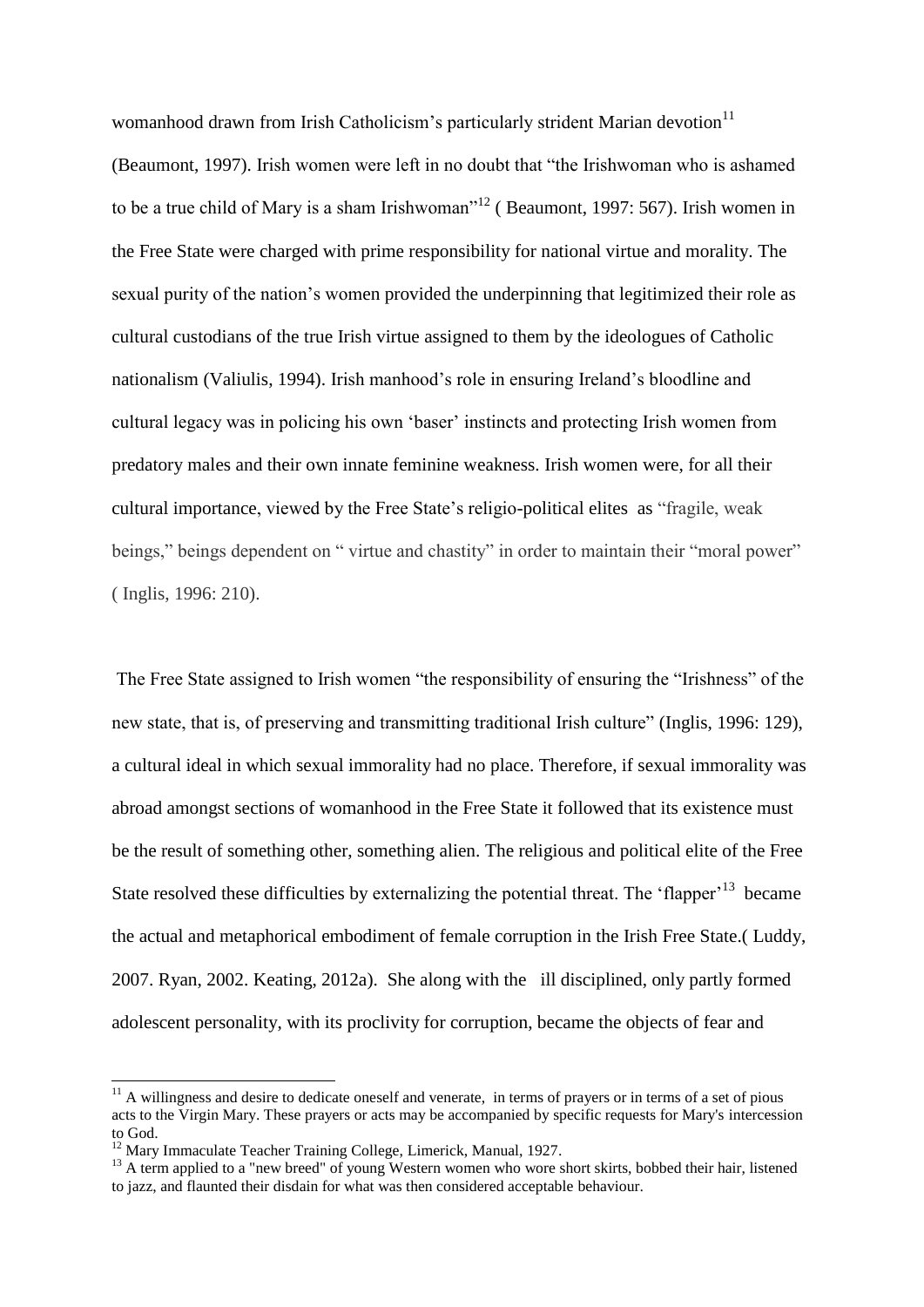control by Catholic and Free State institutions. A fear which found its praxis in rigid social controls that utilized the moral authority of the Catholic Church and the legislative power of the State to introduce laws relating to contraception, censorship, dance halls and female employment (Valiulis, 1994 & 1995. Horgan, 1995. O'Conner, 2003). .

These laws represented an attempt at controlling female independence, sexually and financially, and to curtail the vehicle for the introduction of these foreign vices into Ireland; vices, it was argued by the Free State's religious and political elites, that could destroy the Free State project before it had a chance to emerge fully formed from the innate virtue of the Irish people guided by the Catholic Church ( Keating, 2012 a).

The evils of sexual promiscuity and sexual crime were, at least for public consumption, external threats the product of foreign corruption or the result of aberrations of developmental or mental instability ( Keating, 2012a). During the post-revolutionary Free State, a motif of the alien was developed to explain the actions of those, male and female, who dissented from the prevailing moral code ( Ryan, 2002. Keating, 2012). Women corrupted by this virus were not the 'true children of Mary' they were dangerous 'moderns', hell bent on their own destruction and the destruction of the fledgling Free State. The prostitute, it was argued, was the obvious, visible tip of the danger, whilst the modern young women harbored the real potential for corruption. The dangers they presented were more insidious and occult than those of the 'fallen woman' driven to vice unwillingly by scheming men and economic necessity.

Clerics, the majority of Irish politicians and a substantial swathe of 'respectable' public opinion, believed that any deviation from the strictly defined 'legitimate' sexual activity of a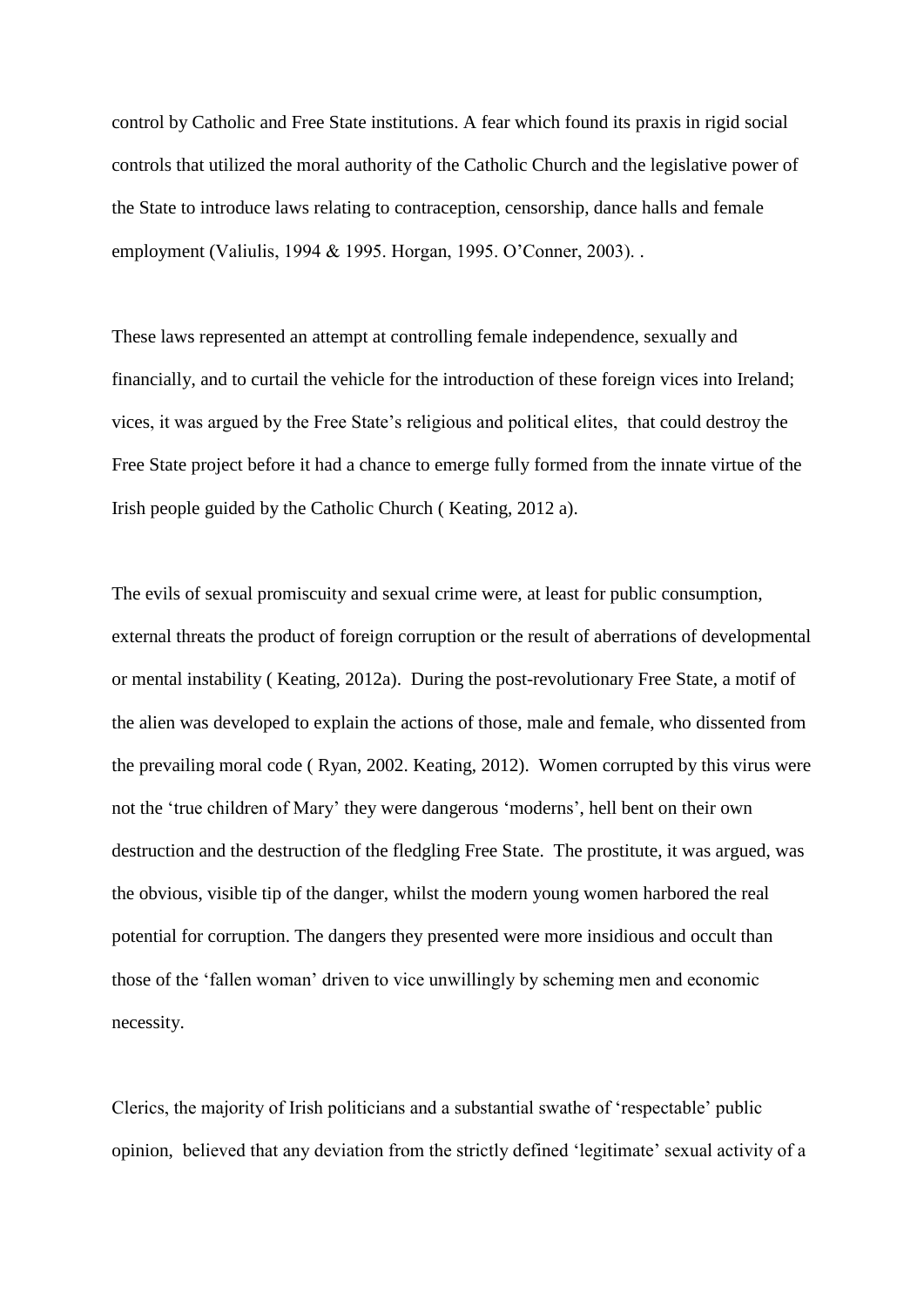woman, even against her will, was a woman's responsibility and she had therefore failed or indeed undermined her sex and race ( Valiulis, 1995). The concept of 'ruin' was a very real one for Irish women in this period ( Laramour, 1995. Ryan, 2000). One of the possible consequences of transgressions against the moral code, even unwillingly, could be incarceration in a Magdalen Asylum<sup>14</sup> (Finnegan, 2004. Ferriter, 2005).

In addition to any reputational constraints, the law relating to the gathering of evidence and the reporting of sexual cases provided another inhibitor to women reporting or pursuing justice ( Keating, 2012a). When an allegation was made, the first stage of the process was the preparation of a deposition. This involved a detailed recording of the allegation by a police officer; however, the alleged perpetrators had the right to be at the deposition and to personally, or through their lawyer, cross examine the deponent. The surviving archival material shows clearly that alleged perpetrators could make full use of this opportunity to undermine and intimidate their accusers (Various, National Archives of Ireland (NAI), Department of Justice (DJ). H234 series).

In addition to this, if the matter preceded to trial, a number of factors impacted on a woman's ability to receive, or at least be confident in receiving, justice and protecting her reputation ( Beaumont, 1997). This imbalance was compounded by a legal rule of practice which existed that required a judge in cases of sexual offences, treason or perjury to warn the jury of the risks inherent in convicting on the evidence of a single witness ( Larmour, 1998).

1

 $14$  Magdalene asylums were institutions from the 18th to the mid-20th centuries ostensibly for "fallen women", a term used to imply sexual promiscuity. The first asylum in Ireland opened on Leeson Street in Dublin in 1765, founded by the Protestant Lady Arabella Denny. Initially the mission of the asylums was often to rehabilitate women back into society, but by the early 20th century the homes had become increasingly punitive and prisonlike. In most of these asylums, the inmates were required to undertake hard physical labour, including laundry and needle work punctuated by a daily regime that included long periods of prayer and enforced silence. In Ireland, such asylums were known as Magdalene laundries. It has been estimated that up to 30,000 women passed through such laundries in Ireland.] The last Magdalene asylum, in Waterford, Ireland, closed on September 25, 1996.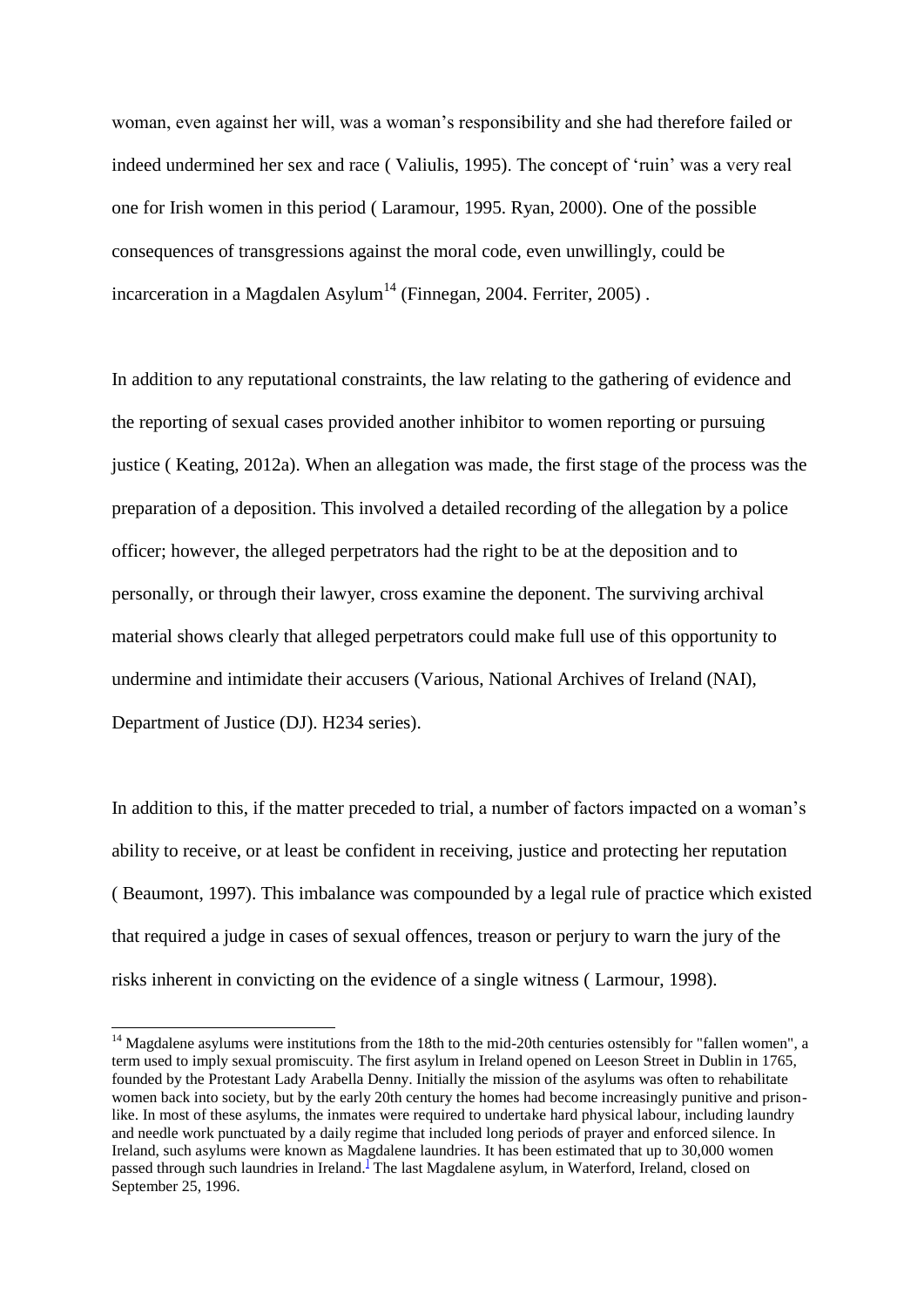There was also no protection for the alleged victims during the trial in regard to publicity. Where coverage was given to a trial the name, address and other personal details of the alleged victims could be printed with no consideration of age or any other sensitivity. The threat of this public exposure was real and although far from guaranteed<sup>15</sup> the potential public exposure and the serious consequences that this could have on a woman's life chances added a further burden on women seeking protection and redress for sexual assault under the law.

#### THE DEPUTY COMMISSIONER'S PAPER.

-

The document ,Garda Archive S.D.323, dated 28<sup>th</sup> of March 1929, begins with a long, rather Hobbesian<sup>16</sup>, preamble on the nature of the social order and male sexuality. The Deputy Commissioner was far from being alone amongst the country's elites, civil servants and politicians, who, along with the Catholic clergy were prophesying the imminent collapse of the social order if radical action was not taken to halt the nation's slide into moral degeneracy (White, 1971. McGarry, 2005), this theme, in many ways, was a fixation for culturalnationalists still fighting the old enemy, England, by battling its most pervasive legacy, sexual immorality.

Whilst it is impossible to confirm that the Deputy Commissioner's document was prepared

<sup>&</sup>lt;sup>15</sup> In reality sexual assault/rape cases were rarely reported in the Irish press but when they were victims were given no anonymity. See Keating, 2012a.

<sup>&</sup>lt;sup>16</sup> Thomas Hobbes of Malmesbury (5 April 1588 – 4 December 1679) was an English philosopher, best known today for his work on political philosophy. In *Leviathan*, Hobbes set out his doctrine of the foundation of states and legitimate governments – originating social contract theory much of the book is occupied with demonstrating the necessity of a strong central authority to avoid the evil of discord and civil war. Beginning from a mechanistic understanding of human beings and the passions, Hobbes postulated what life would be like without government, a condition which he calls the state of nature. In that state, each person would have a right, or license, to everything in the world. This, Hobbes argued, would lead to a "war of all against all"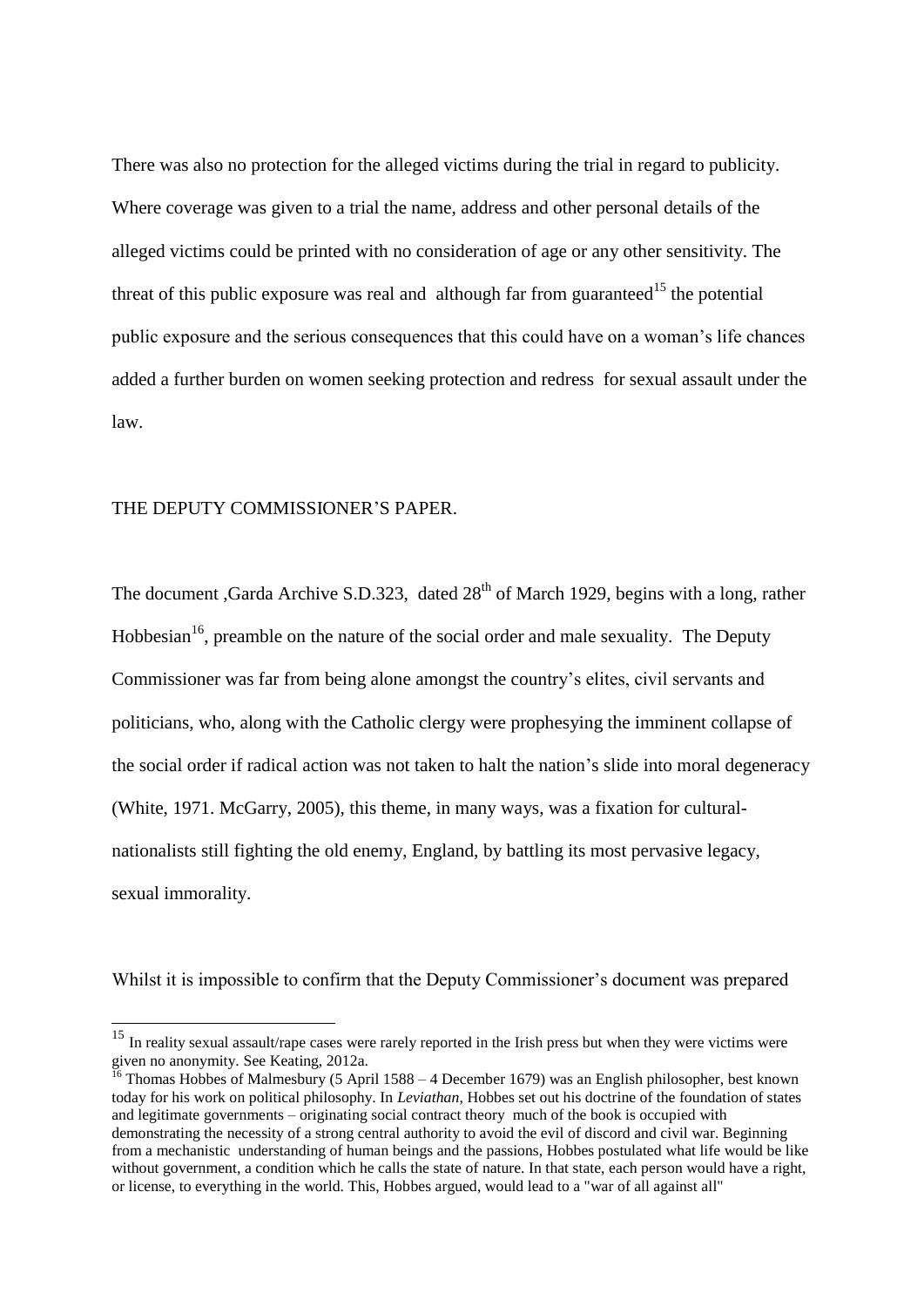for O'Duffy's evidence session for the Carrigan Committee, its date and the subject matter makes it highly likely that it was; therefore, it is, an important document at a critical juncture of the development of the Irish Criminal Code regarding sexual crime. ( Kennedy, 2000. Finnane, 2001. Keating, 2012).

The preamble to the report is worth quoting at length as it carries a clear articulation of the Deputy Commissioner's views on the social significance of religious order and the nature and management of sexual deviance in Ireland prior to the inception of the Free State. He asserted:

Prior to 1914, at least in Ireland, the family system was well established and respected. Many factors had helped to achieve this desirable result. One of the most important was religion which amongst the Irish people is so mixed up with superstition that the multitude never dreamt of questioning the Church's teaching on morality or the assertion of its ministers. Another and, I believe, important factor waswhat came to be known as Mrs Grundy-social custom, which issued very definite and detailed precepts and devised equally definite and drastic penalties for those who offended against them...The whole aim of these precepts was to guard against any occasion arising which might reveal the unnatural and artificial character of the social system...Re Mrs Grundy 80% of them [The people] subscribed willingly and unquestioningly-indeed irrationally and in pious ignorance of its proper significancefor the maintenance of the essential social system which was her chief concern....20% evaded the system and practiced alternative, most of them natural alternatives, but some unnatural<sup>17</sup>. Of the entire population probably not 15% supported the system from conviction based on a knowledge of its merits and demerits-and the active opposition, inspired in most cases, by moral depravity, would not exceed 5%.

The document is unequivocal in the view that societal order in general was based to a very large degree on the close control of sexual morality. Indeed going as far as to state that those who opposed the existing social order did so in general as a result of their sexually 'moral depravity'.

The Deputy Commissioner asserts repeatedly that males are driven by primeval sexual drives

 $\overline{a}$ 

 $17$  In police parlance of the day 'unnatural' generally referred to homosexual acts.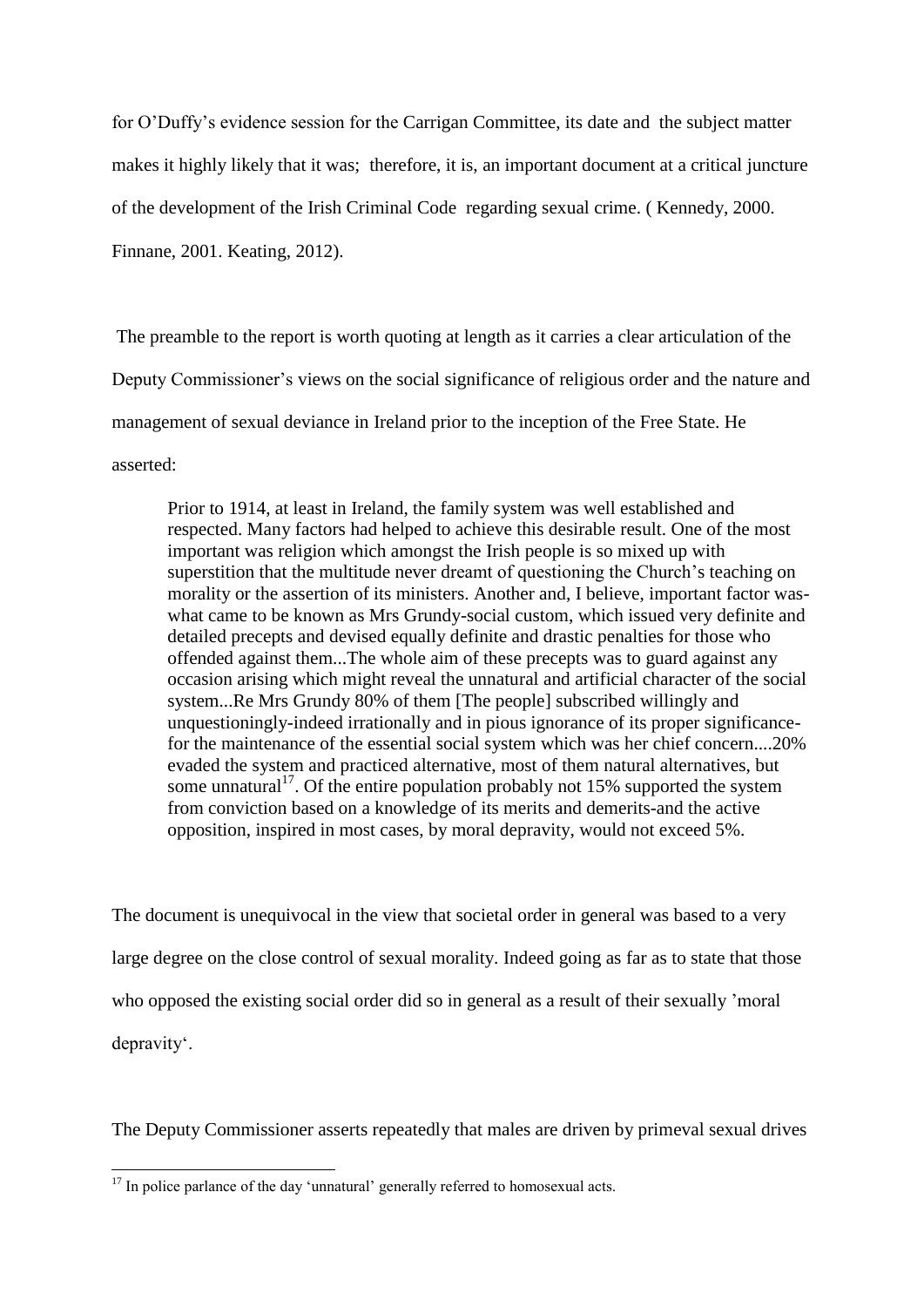and that modern, socially constructed, sexual convention was "an unwelcome compromise between the individual man's sex needs and the needs of the community to which he belongs..." He develops his argument, asserting that civil strife can lead to a breakdown in this "unwelcome compromise" that cause men to "seek the satisfaction of his lower and thwarted appetites on his woman slaves." He seems to be indicating here that prior to the First World War, the level of sexual promiscuity was much lower than contemporary views amongst the police suggested was now the case. The lack of available evidence makes it extremely difficult, if not impossible, to ascertain the true extent of sexual conservatism and adherence to church teachings, in this regard, prior to the First World War.

The anthropological work of Arensburg & Kimball in rural Ireland in the 1930s cast some doubt on the longevity of puritanical sexual attitudes in Ireland (2001). Extrapolating from their work, Larmour has suggested that these attitudes were more liberal than the Deputy Commissioner claimed in his briefing document. She suggests that in the early years of the Free State the law was used to "..impose Roman Catholic middle class socio-moral values on sections of the community which had not yet adopted them" (Larmour,1998: 3). There are however figures that indicate prosecution rates for sexual crime rose in Ireland by 25% in the pre to post World War 1 period ( Finnane, 2001).

The Deputy Commissioner was clear as to where this perceived state of affairs had found its genesis, namely, in the "pro-British women of Ireland" who "made heroes of their soldiers and ...fools of themselves" as the soldiers, due to the morally corrupting influence of the war, "reverted to the passions and appetites of the primitive and demand created supply<sup>18</sup>". He asserted that this 'corruption' had infected the greater swath of Irish womanhood who, he

 $\overline{a}$ 

 $18$  The theme of the nobility of Irish manhood being worn away by years of privation was sighted by a Connaught jury as a basis for mercy for a man who had broken into homes to rape and beat two women on the same night (Connaught Telegraph 14.2.1925).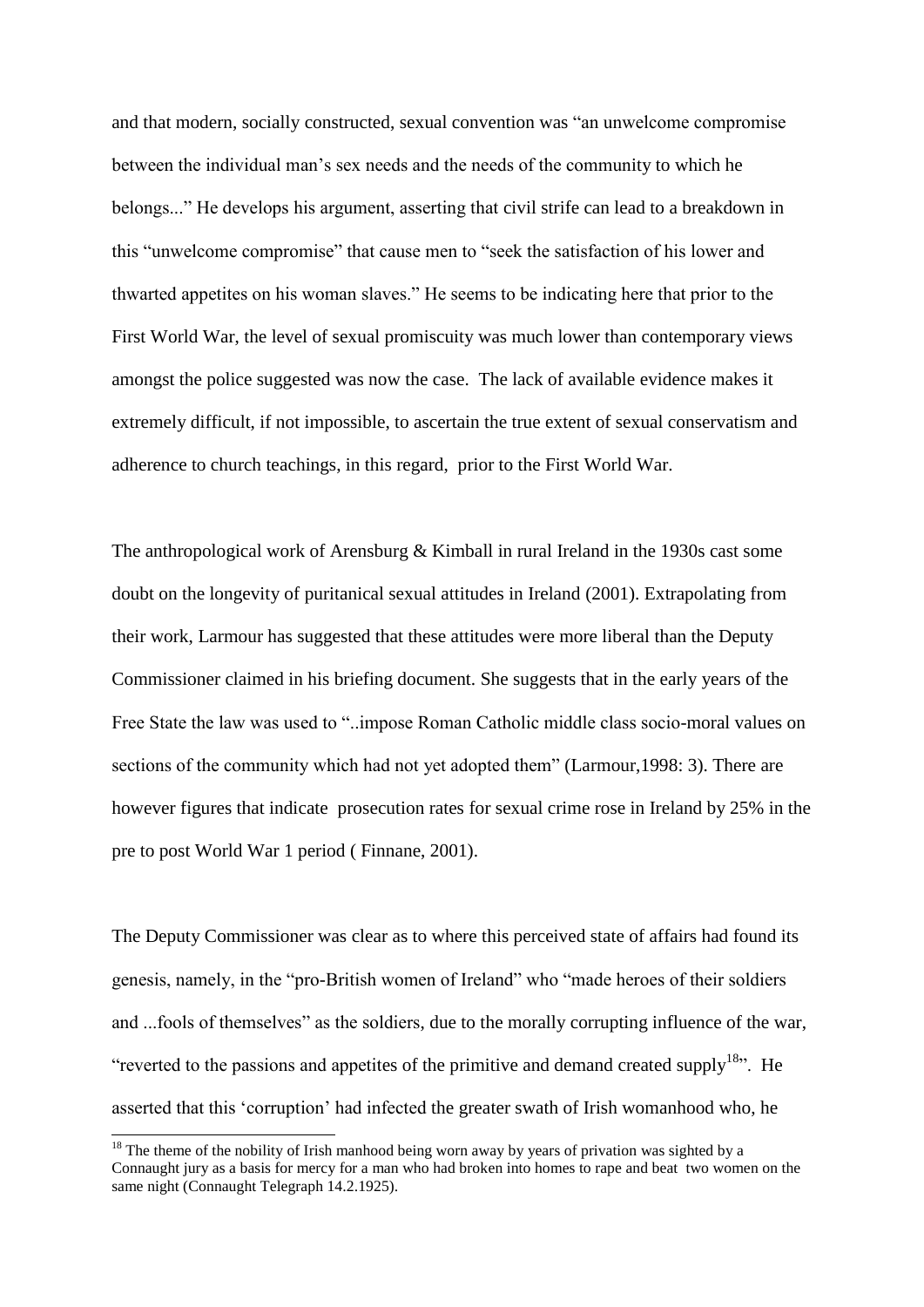argued, had in many cases had succumbed " to the appetites of their pro-British sisters," despite the "new protection for its virtues" afforded to the Irish Race " in the idealism of the men of 1916".

The role of foreign influence over Ireland's young women was a major concern for the Deputy Commissioner. He quoted the Bishop of Anchory in his report, who observed that "the refined modesty so long distinctive of our nation is already robed in cere-cloths and only awaits the pall-bearers of further foreign innovation to carry it to the grave". He quotes another Catholic clergyman "of experience and restraint" who bemoaned the alien influences on Irish youth asserting that "one might spend days throwing stones into a crowd of 500 young men-or young women…. without any risk of hitting a clean living one."

Irish women, for the Deputy Commissioner, or rather a certain type of Irish woman, despite the self sacrifice of Irish men, were responsible for the breakdown of order in regard to sexual morality which in turn left them exposed to higher levels of sexual crime. He argued:

The modern woman acts as though the destruction of the onetime established standards of morality were for her a highly desirable object, as if indeed the height of her ambitions were to smash the social system, which, with the consent of man, its principle victim, ensured, by marriage and family life, that her part in the reproduction of the species was if not easy, at least well protected, dignified and as satisfactory as it could be from her point of view.

He went on to develop this theme, asserting, that the women of Ireland were acting out a "suicidal folly" which was "attributable in large measure" to the "the present collapse of morals and further degradation and ruin which awaits us if not quickly averted".

The Deputy Commissioner concluded his briefing document on rather a pessimistic note. He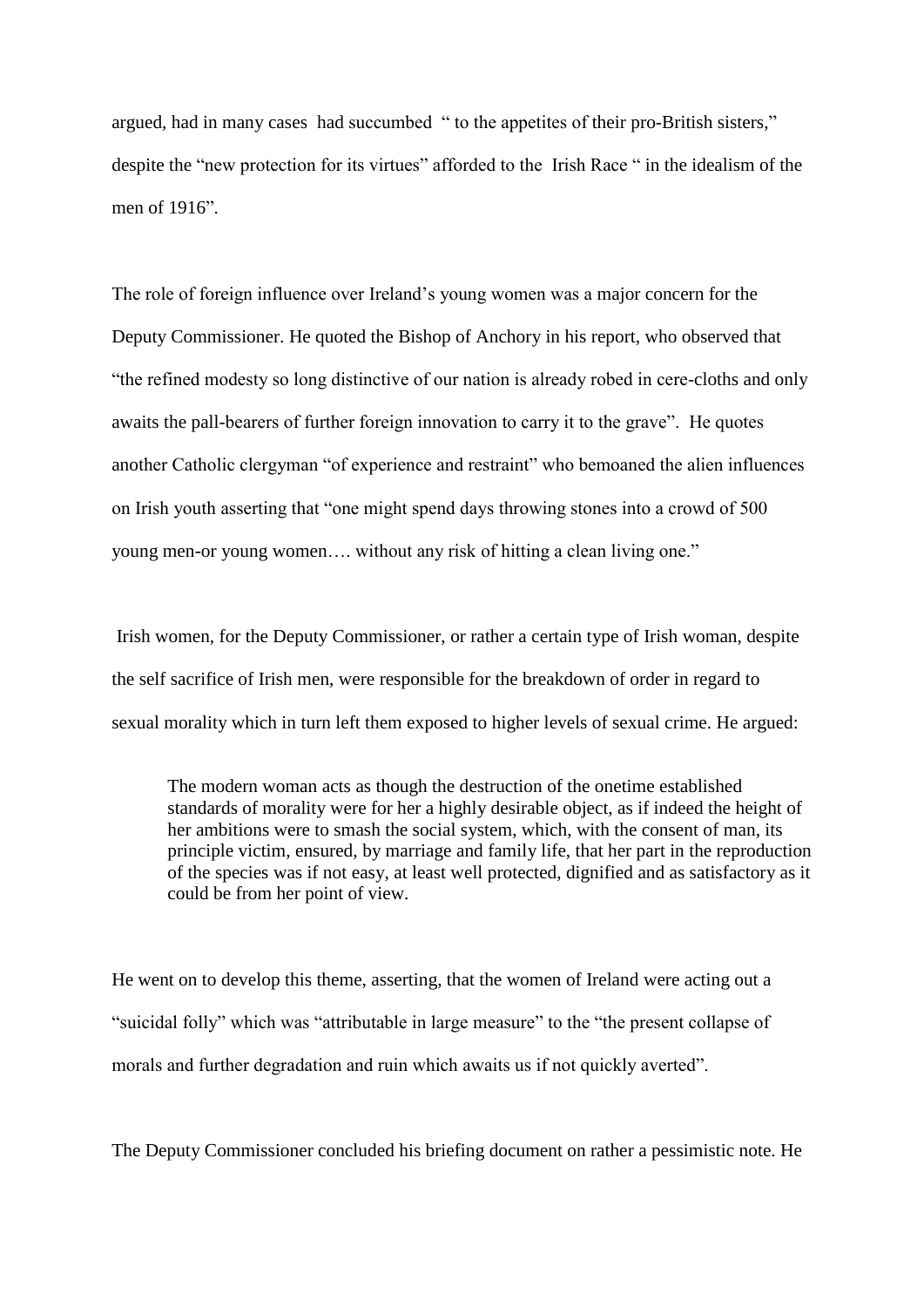feared that the woman of Ireland could not be redeemed to their pre 1914 levels of virtue. He argued that the Catholic Church had become ineffective in terms of influence over modern young women and that neither the Church nor State should be openly associated with declining morality, for ideological reasons, although he felt the State and Church should ensure the road was kept open for those fighting the good fight against sexual immorality and crime. He concluded by suggesting. "Perhaps a woman's movement would be best designed to succeed. After all it's a woman's mission and it's woman's interests that are at stake".

#### O'DUFFY'S EVIDENCE TO CARRIGAN.

O'Duffy's evidence to the Committee was broad based, covering issues relating to the age of sexual consent, prostitution, brothel keeping, public indecency, homosexuality and most notably, issues relating to the sexual abuse of children, which have been covered in detail elsewhere ( Finnane, 2001. Keating, 2002). O'Duffy's evidence was based on a detailed survey compiled by the Superintendents and Sergeants of over 800 police districts that covered the State and led the Committee to conclude that " the moral outlook of the country had changed for the worst in recent years.." (NAI. DJ: H122). O'Duffy asserted:

Immorality in the individual or community is undoubtedly the forerunner of crime, and the latter can invariably be described as the effect of the former. In this country a careful examination of our most heinous crimes reveals the fact that in the majority of cases the depraved career of the perpetrator originated from his immoral instincts, or from association with persons of this class. The outlook of many of our people, even in rural areas, has changed within the past ten years, and the morally depraved who then would be exorcised from society are now regarded as rather clever and interesting" ( pg2).

O'Duffy was a complex man, with a deeply held Catholic faith, and profoundly rightwing in his politics, he would later lead Ireland's right wing Blue Shirts and latterly the more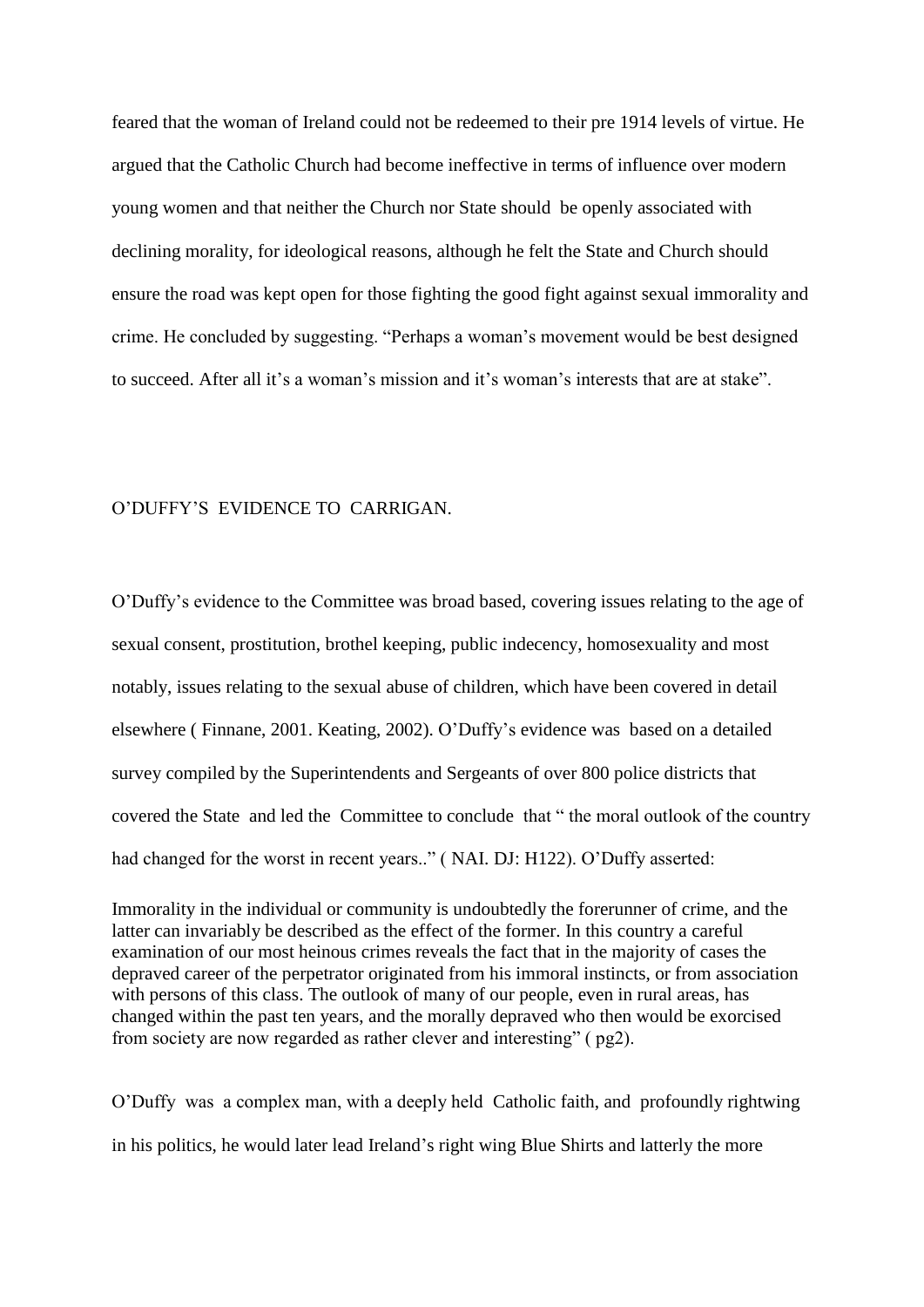clearly Fascist, National Corporate Party<sup>19</sup>. O'Duffy was something of a fantasist with a propensity for megalomania<sup>20</sup> who had attempted to develop a 'cult of personality' around his leadership of the fledgling Garda Síochána ( McGarry, 2005). There is also evidence to suggest that O'Duffy struggled with his own, homosexual, identity (McGarry, 2005), something which did not stop him, or indeed may have stirred him, to be aggressively homophobic in his public utterances. O'Duffy was relentless in his public pronouncements regarding morality and continually cast the Garda as the guardians of Ireland's moral values.

The evidence O'Duffy presented, regarding prostitution, to the Carrigan Committee, shows him to be, by and large, paternally sympathetic to women engaged in prostitution, asserting, " There is nothing inherently bad in the majority of our young Irish girls who drift into the unfortunate class" ( NAI: DJ. H/122: 1) He viewed them as coming from the urban poorer classes, often abused as children or whilst working in domestic service. Many of these young women he asserted became unmarried mothers who were forced into the hands of unscrupulous degenerate men in order to survive, arguing:

..Generally the girls who resort to brothels and become common prostitutes are of respectable type who have given birth to illegitimate children and lost their employment. Through force of circumstance they drift into cheap lodging-houses where they become associated with prostitutes, and it is only a matter of time until they become common prostitutes themselves. These in turn encouraged by persons running "Shebeens"<sup>21</sup> to entice males to these Shebeens to obtain intoxicating liquor, the sale of which at exorbitant prices appears to be the principle object of the owner or tenant of these premises.

Facilities for immorality are usually afforded on the premises, or are available in the immediate vicinity ( NAI. DJ. H/122:4).

His focus was on removing the terrible social conditions, unemployment and overcrowded

-

 $19$  O'Duffy took over command of the Army Comrades Association (ACA) in 1933 and renamed it the National Guard an organisation better known as The Blueshirt (Irish: *Na Léinte Gorma*), a right-wing Irish political organisation active in the 1930, more opposed to the Irish Republican Army and Sinn Féin rather than an overtly Fascist organisation. . O'Duffy then founded the National Corporate Party, and later raised an "Irish Brigade" that took Franco's side in the Spanish Civil War. A long term admirer of Mussolini's Fascist Italy ,O'Duffy became increasing drawn to Nazism towards the end of his life. He died in 1944.

 $20$  He was later to describe himself as the "third most important man in Europe" after Hitler and Mussolini.

 $^{21}$ A shebeen was an illicit bar or club where alcohol was sold without a licence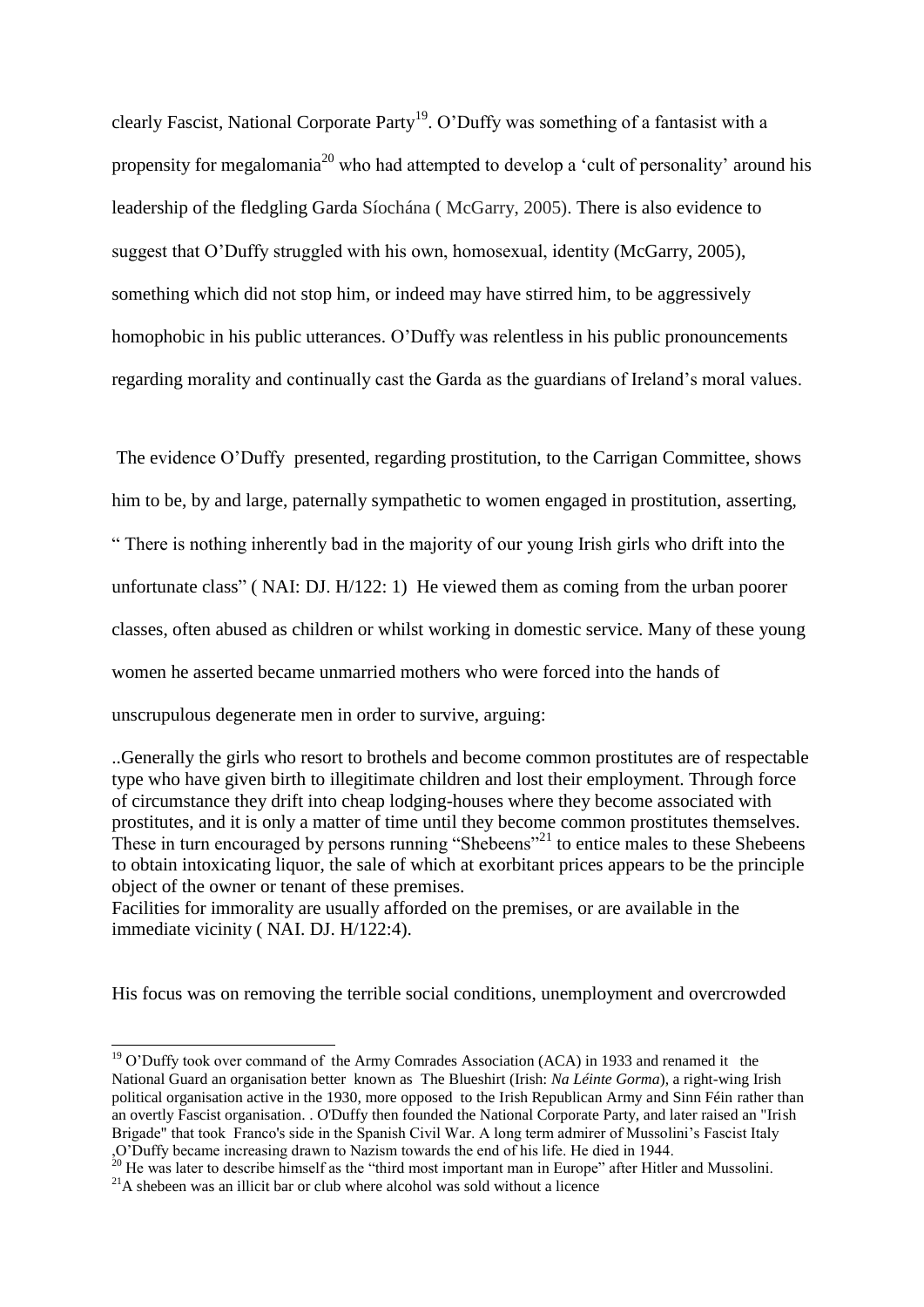housing, that he viewed as the causation of prostitution, the rehabilitation of those already engaged in prostitution, stricter punishments for men who used their services and brothel keepers. O'Duffy went as far as to suggest the removal of the assumption of innocence under law for those suspected of frequenting or keeping brothels and those he termed "bullies", men who had sex with girls below the age of 13, the age of sexual consent at the time of his evidence being 16, arguing that " the liberty of the citizen should not apply to such as these" (NA I. DJ.H122:12).

O'Duffy viewed the protection of teenage girls as a main priority, not just as an issue of the protection of children but as an issue with serious implications for the moral health of the nation, asserting:

Between 13 and 18 character is formed, - habits acquired then are assimilated and play an unmistakable part in the future conduct of the individual. Between those ages sexual passions are so predominant that they are most difficult to subdue, and females are affected with natural weakness. They have not the physical strength or strength of will to resist suggestions which so strongly appeal to their senses, nor have they the understanding to appreciate the consequences. They become an easy prey for those so inclined, and, having fallen at this impressionable age, there is little hope that their career can be anything but depraved. They will become a source of temptation to men, and their conduct will influence those of their sex with whom they come in contact (NAI. DJ. H122:2).

O'Duffy's evidence to the Commission also illustrates an important nuance regarding his view of the dangers of female sexuality in general, a view that had important resonances for the Garda's approach to sexual crime. O'Duffy's view of women who engaged in sexual activity for their own gratification was far less generous than his attitude to that " unfortunate class of girl" who had fallen into prostitution. . He argued:

While prostitution is not carried out in the rural parts, there are in every district women known as "amatures" who are willing to gratify the passions of any man while not requiring to be paid for their services.

Most of the women who allow men to carry on indecently with them in the public parks, and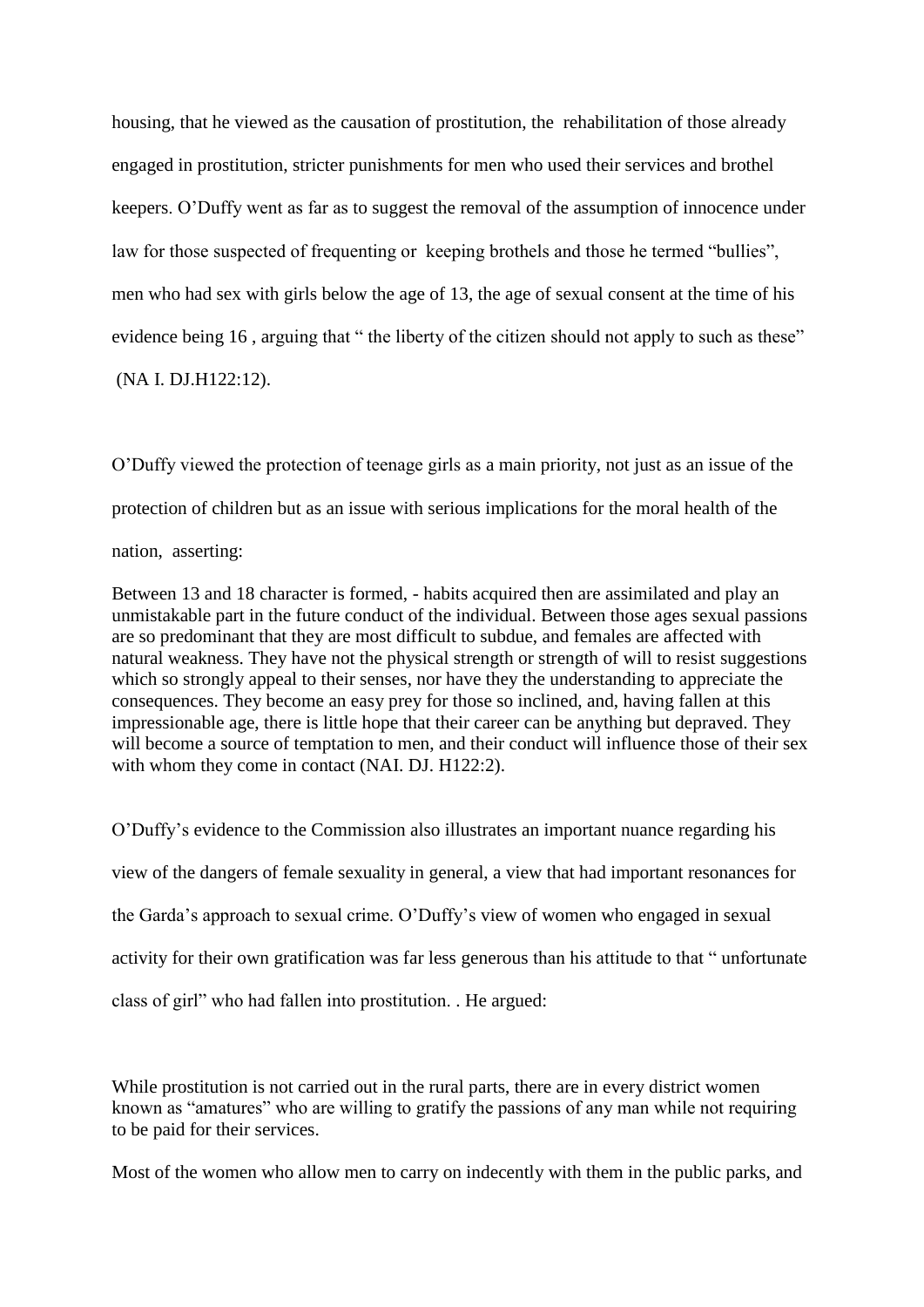along the road-sides and lanes belong to this category and as such do more to corrupt public morals than the prostitute. The latter is known for what she is, and is avoided by rightthinking men and women. She is not causing social disorder or moral degradation in the same insidious manner as the so called amateur ( NAI. DJ. H122:17).

Female sexuality, in O'Duffy's view, was itself corrosive and far more dangerous than an industry populated by unfortunate 'fallen girls' giving themselves without pleasure for money, victims of poverty and aberrant male sexual desire. O'Duffy's views represented the mainstream of thought amongst Ireland's male elites, indeed his views relating to women working in prostitution may have seemed to some liberal, offering sympathy over blame and seeking to challenge male immorality and abuse of economic position. 'Fallen girls,' were in some ways safe and not threatening, a historical apparition, visible and controllable, a group of women who things were done too rather than acting from their own sexual agency, in some way they were de-sexed in their representations, automatons rather than women .

'Amateurs', however, enjoyed sex for sex's sake, something that right thinking Irish men and women should not do; in particular Irish womanhood, with its responsibility as a moral and cultural transmitter of the religion, race and culture. Irish manhood, had in the view of fundamentalist Catholic-nationalist ideologues, like O'Duffy, had sacrificed too much to achieve the freedom of mother Ireland and liberate Irish womanhood from the rapist colonizer too allow her to drag herself and race down as a result of her baser instincts. The 'amature' for O'Duffy was a form of  $5<sup>th</sup>$  columnist poised to undermine faith and country. For O'Duffy and his Deputy Commissioner manifestations of corrosive femininity were everywhere, the sexual freedom indulged in by the 'amateur' was mirrored in calls for other freedoms. The right to wear revealing clothes, have a career, control fertility, dance to 'uncivilized 'music were all manifestations of women's desire for their own downfall at a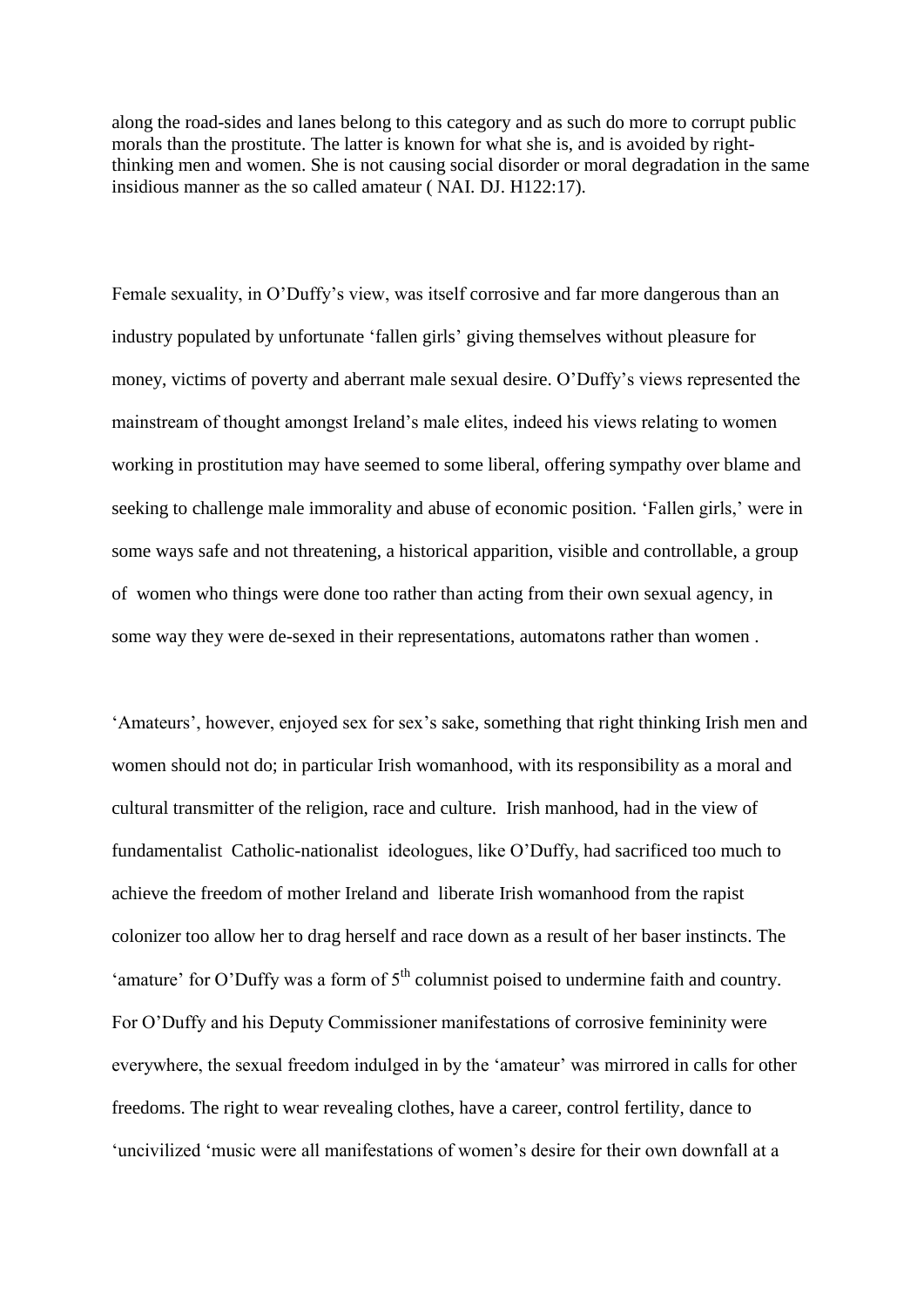point in Irish history when Irish manhood had been corrupted and enfeebled by years of war, just the point at which they needed Irish womanhood to nurture them in safe respectable homes keeping them safe from temptation and their own 'base desires'.

O'Duffy was a tireless organizer with a clear vision. His men's training included clear prescriptions of what proper behaviour was and what a well balanced moral society looked like. Sexuality and sexual immorality and crime were important parts of their leadership's agenda and a culture of suspicion of those who were found to be acting outside of right behaviour became embedded within Irish police culture. Any suspicion that women had opened themselves to the risk of assault by wearing 'immodest' clothing, their deportment or actions could lead women to being viewed as agent provocateur rather than a victim of sexual crime, which carried the risk of social alienation and even incarceration of victims to save society from the threat inherent in their sexuality.

#### CONCLUSIONS.

Sexual crime in the Irish Free State became interwoven with the wider issue of sexual morality and this debate, in turn, was framed within an ideological discourse that viewed sexual morality as an integral part of 'real' Irish identity, an identity which viewed the advancement of the Catholic moral agenda as part of Ireland's historic mission. The sexual integrity of the individual Irish man and woman was an important building block of nationhood and any attempt, or perceived attempt, to undermine that morality was an undermining of the State itself. The Catholic Nationalist mind set, viewed female sexuality and the modern woman's desire for freedom as a threat to the fledgling Free State's historic mission, above all they were not for public or international consumption, something that could spread the contagion at home and bring the Free State mission into question,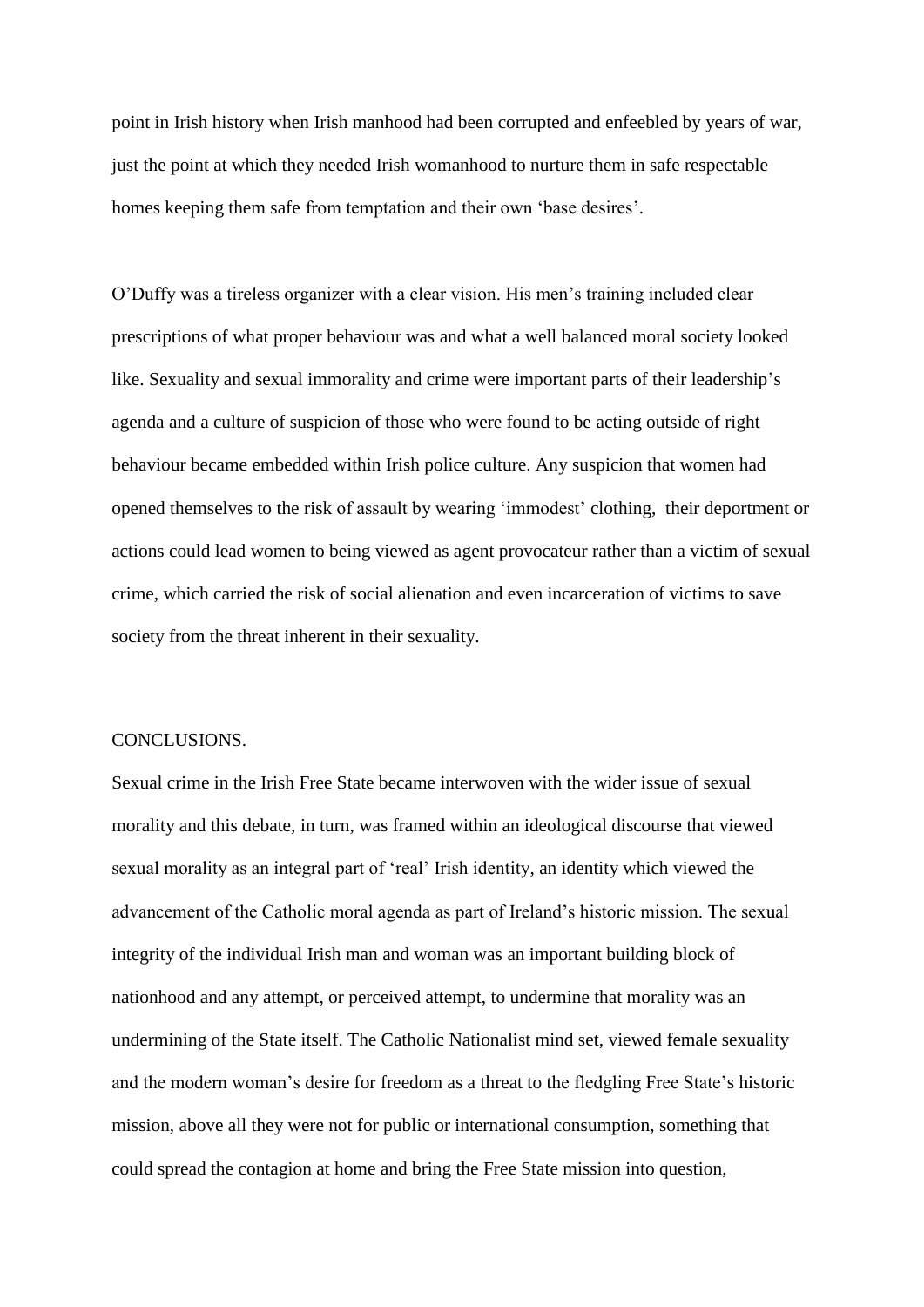particularly in the eye's of Britain, the ever present, ever threatening colonial power.

Women who contravened the behaviors expected of them, in the canon of religio- nationalist ideology, were viewed as agents of evil. In this ideological battleground, women who were victims of sexual crime could also fall under suspicion and in essence be punished for being sexually assaulted, through public humiliation, the loss of reputation and even incarceration in Magdalene Laundries. These were powerful inhibitors to women in both reporting sexual crimes and pursuing prosecutions. The structure of the criminal justice system and contemporary social norms reinforced these inhibitions and proved a powerful controller of women's behavior, powerful enough to silence the ideologically inconvenient truth about rape and sexual assault in the Free State.

The Deputy Commissioners Report and O'Duffy's evidence to Carrigan reveal how fearful, that those at the top of Irish policing were of female sexuality and, what they believed to be, its potential to undermine the moral health of the Free State. The attitudes they portray were consistent with the wider Nationalist trope regarding women, and the Jansenistic Puritanism of Irish Catholicism.

Sexual crime in the Free State was not an issue for unregulated public consumption. It was a toxic subject handled by experts out of sight of public scrutiny, nationally and internationally. The real discussions on this subject were held behind closed doors. The Deputy Commissioners Report and O'Duffy's subsequent evidence to the Carrigan Committee offer one of the few opportunities to explore firsthand the views of leading actors on the issue. It demonstrates clearly that those at the very top of Irish policing viewed female sexuality itself, and the freedom being sought by 'modern' young women, as contributing to the level of sexual crime in the Free State and that women in general were, at least in part, responsible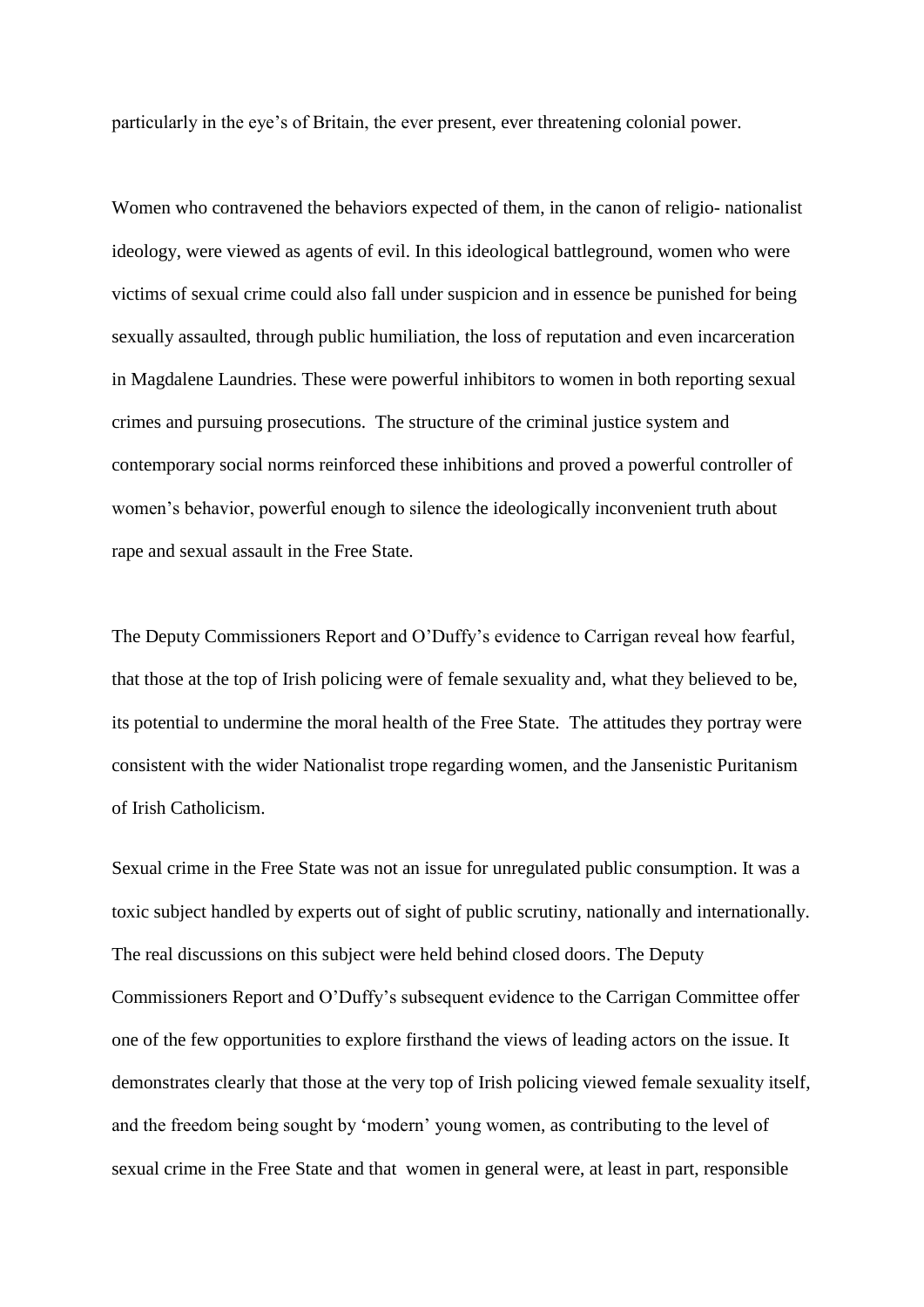for the crimes committed against them. Women were viewed too often as agent provocateurs rather than victims of male sexual aggression. In some ways, women became the real enemy, the State had to control, an attitude that propagated a culture hostile to women and girls who were raped and sexually assaulted for decades to come.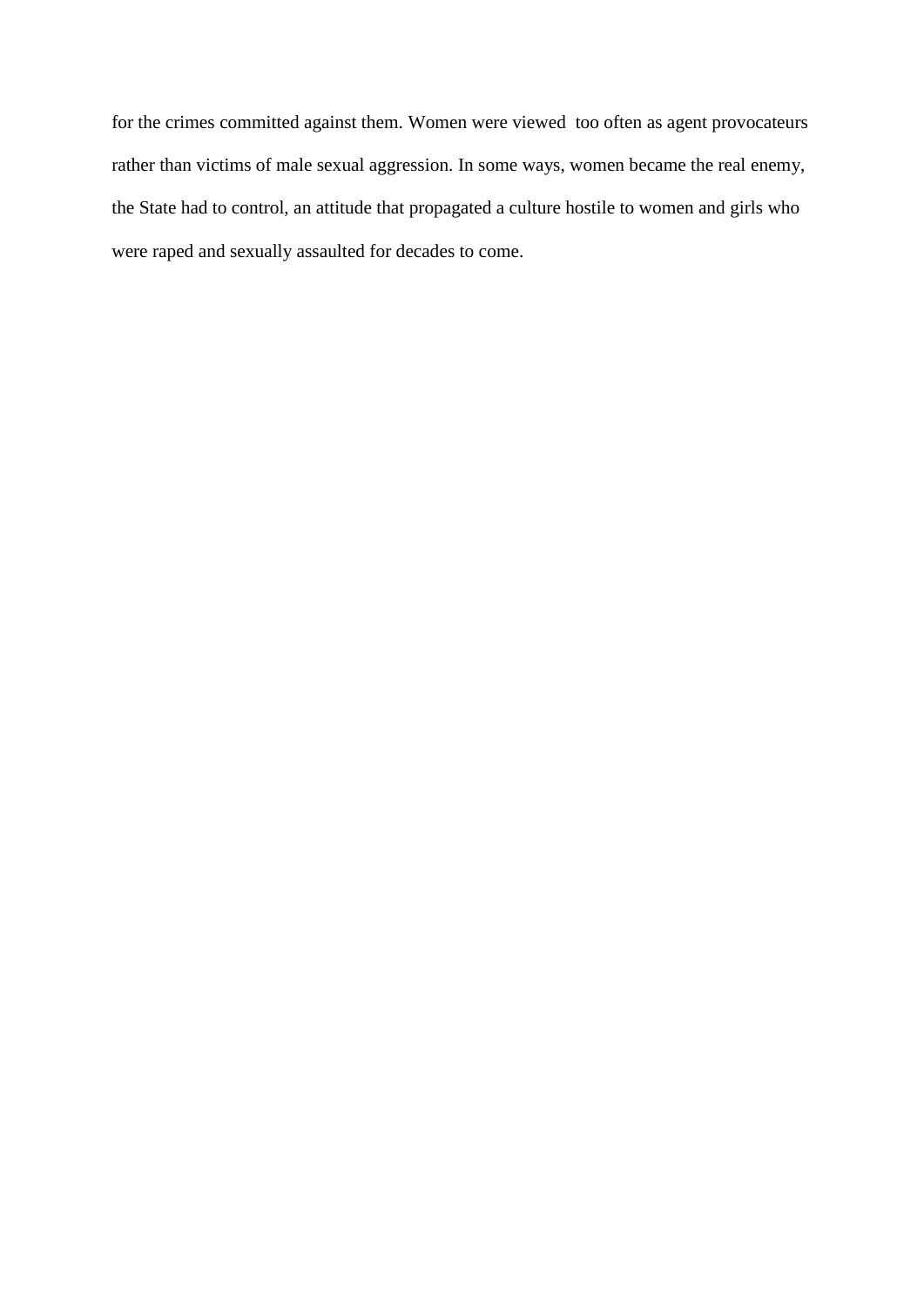## REFERENCES.

Arensberg C.M. Kimbal S.T. (2001). Family and Community in Ireland, 3<sup>rd</sup> Ed. Ennis: Clasp Press.

Beaumont, C. (1997) Women, Citizenship and Catholicism in the Irish Free State. Women's History Review, Volume 6, Number 4.

Bourke, J (2008). Rape. A History 1860 to the Present. London: Virago.

Brown.T. (2010). Ireland: A Social and Cultural History, 1922 to 2002*.* New York: Harper Perennial.

Court report. Kildare Advertiser, 17.12. 1927

Cross, E ( 1981) Tailor And Ansty. Dublin: Mercier Press.

Department of Justice and Equality (2012) Report of the Inter-Departmental Committee to establish the facts of State involvement with the Magdalen Laundries. [http://www.justice.ie/en/JELR/Pages/MagdalenRpt2013 Accessed 11.4.2013.](http://www.justice.ie/en/JELR/Pages/MagdalenRpt2013%20Accessed%2011.4.2013)

Ferriter, D (2005). The transformation of Ireland, 1900-2000. London: Profile Books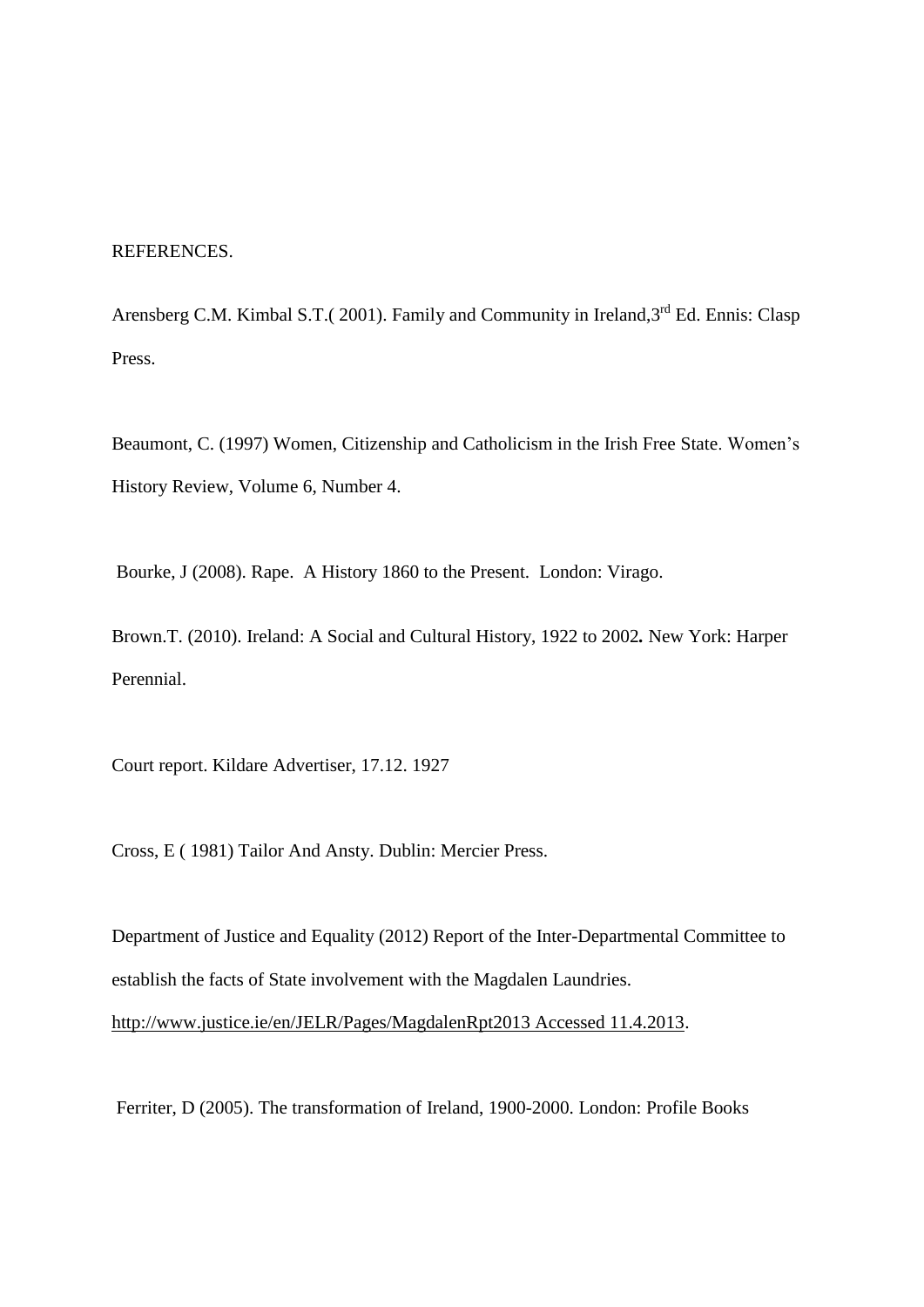Finnane, M. (2001).The Carrigan Committee of 1930-31 and the moral condition of the Saorstat.Irish Historical Studies, Volume XXXII No 128. Belfast.

Finnegan, F. (2004). Do Penance or Perish: Magdalen Asylums in Ireland. New York, Oxford University Press.

Inglis, T. (1998) Moral Monolpoly. The Rise and Fall of the Catholic Church in Modern Ireland. Dublin: UCD Press

Keating, A, (2002). Secrets and lies: An exploration of the role of identity, culture and communication in the policy process relating to the provision of protection and care for vulnerable children in the Irish Free State and Republic 1923-1974*.* PhD: Dublin City University.

Keating, A. The Case Against the Waterford Standard . Summer 2012, 16: 2. New Hibernia Review

Keating, A (a). Sexual Crime in the Irish Free State 1922-1933: Its Nature, Extent and Reporting. Irish Studies Review . 2012, 20:2. 137-158.

Kennedy, F. (2000) The Suppression Of The Carrigan Report: A Historical Perspective on Child Abuse. Studies, Volume 89, No 356, pp353-363. Dublin.

Larmour, L ( 1998 ) Aspects of the State and Female Sexuality in the Irish Free State 1922- 1949. Unpublished PhD. University College Cork.

Lawlor K. Ed. (2001). The end of innocence: Child sexual abuse in Ireland. Dublin: Oak Tree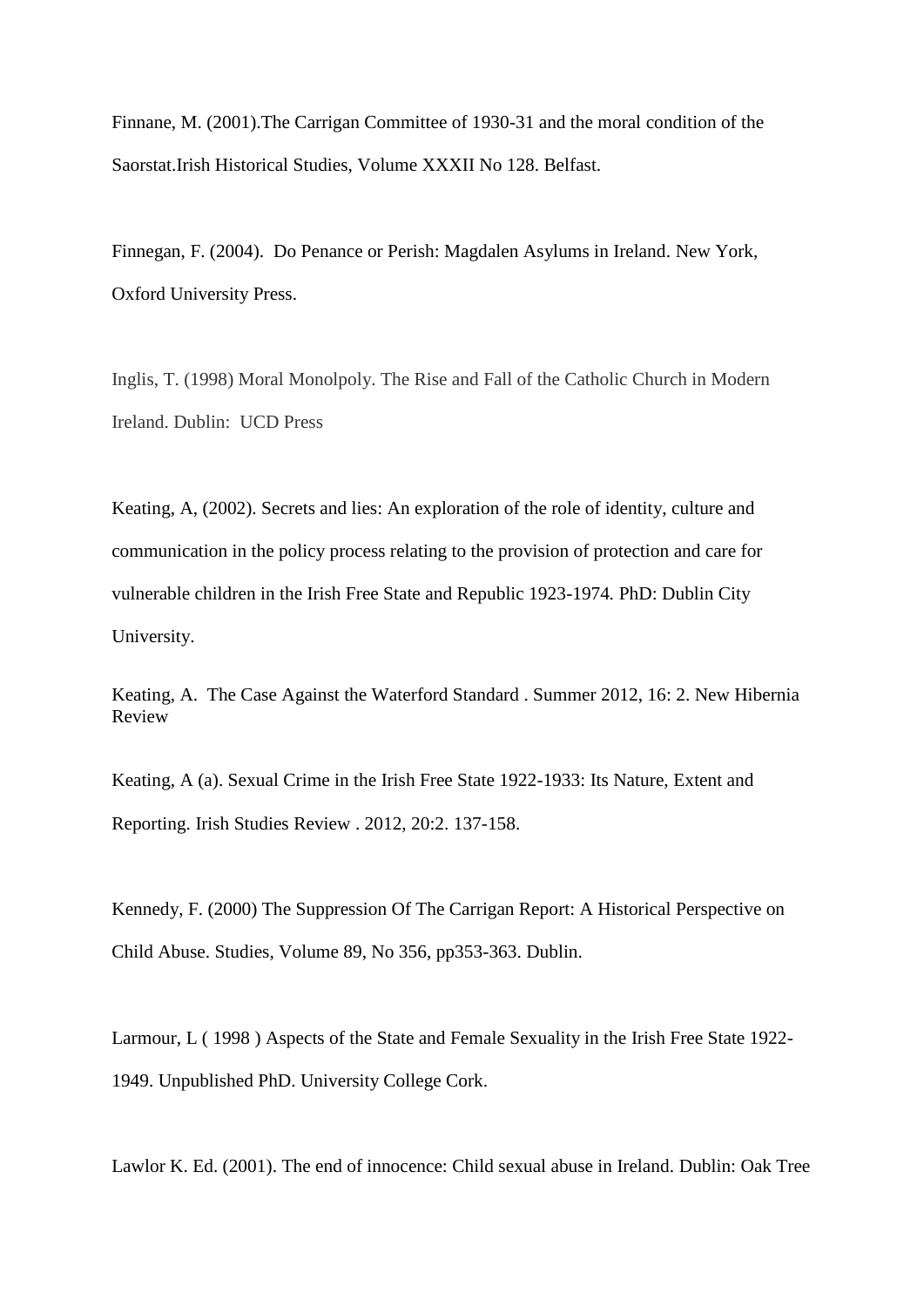Press.

McGarry,F. (2005) EoinO'Duffy: A Self-Made Hero. Oxford: OUP.

McDONALD, DAttitudes to rape victims wrong, says McAleese**.** Irish Independent – 18 January 2010. [http://www.independent.ie/irish-news/attitudes-to-rape-victims-wrong-says](http://www.independent.ie/irish-news/attitudes-to-rape-victims-wrong-says-mcaleese-26623934.html%20Accessed%2014.5.2013)[mcaleese-26623934.html Accessed 14.5.2013.](http://www.independent.ie/irish-news/attitudes-to-rape-victims-wrong-says-mcaleese-26623934.html%20Accessed%2014.5.2013)

McGee, H, Garavan, R, DeBarra, M, Byrne J & Conroy, R.. (2002). The Savi Report: Sexual abuse and violence in Ireland. Dublin: Royal College of Surgeons/ Liffey Press.

McNiff, L (1997) A History of the Garda Siochana. Dublin, Wolfhound Press.

O'Conner, B. Ruin and Romance: Heterosexual Discourse on Irish Popular Dance 1920- 1960. Irish Journal of Sociology, 2003. 12,2.

Murphy, K. An Irish General: William Richard English Murphy, 1890-1975. *History Ireland* Vol. 13, No. 6 (Nov. - Dec., 2005), pp. 10-11

Ryan, L. ( Autumn 2000). Drunken Tans, Representations of Sex and Violence in the Anglo-Irish War. Feminist Review, Number 66.

Ryan, L (2002). Gender, Identity and the Irish Press, 1922-37: Embodying the Nation. Mellen Press, New York

Ryan, M.. A Feminism of Their Own?:Irish Women's History and Contemporary Irish Women's Writing. *Estudios Irlandeses* , Number 5, 2010, pp. 92-101